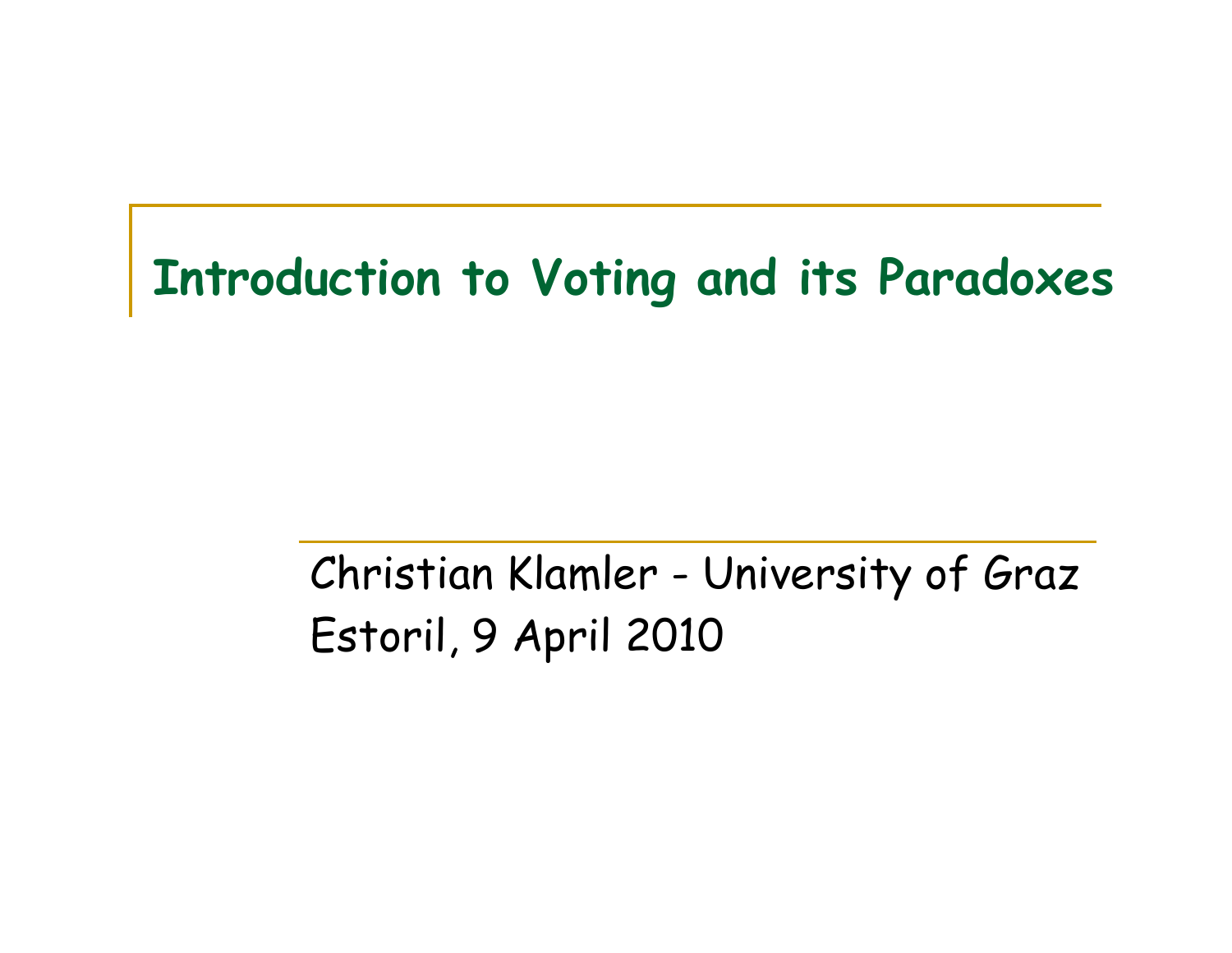

So who is the best player?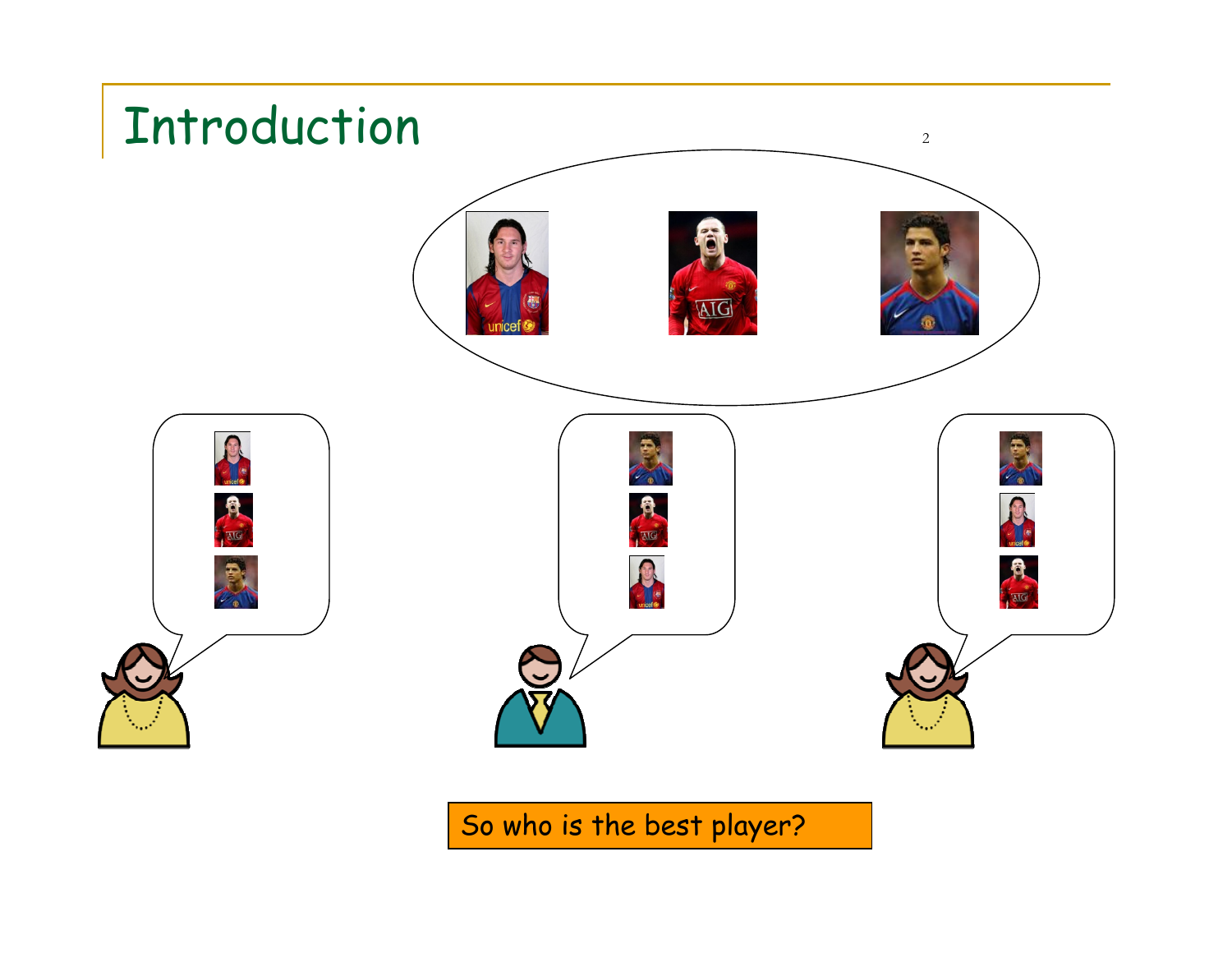#### Overview 3

- Introduction and Formal Framework
- Various Examples of Voting Rules
- Paradoxes in Voting Outcomes
- Condorcet Extensions
- Paradoxes and Properties of Voting Rules
- Conclusion and Literature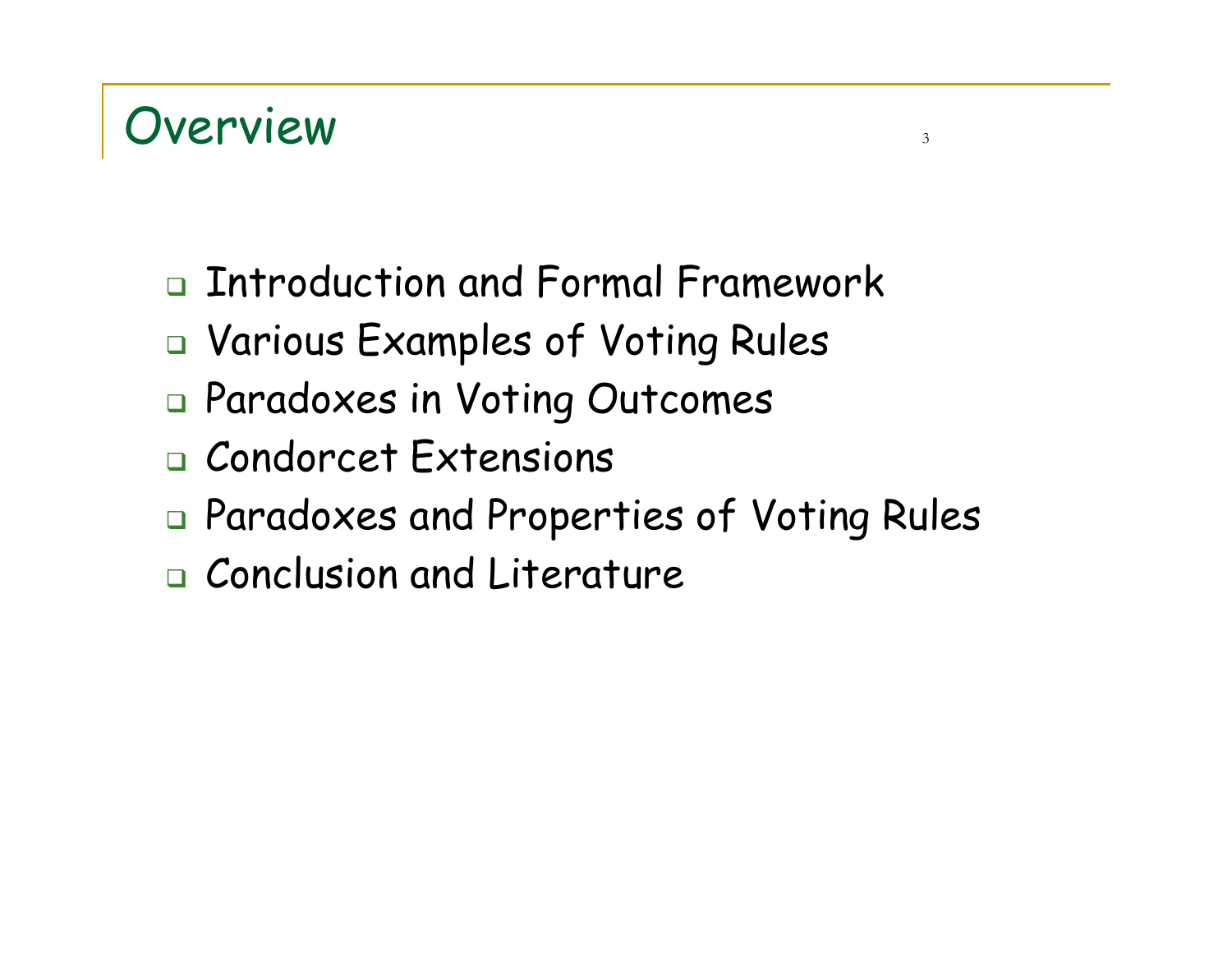#### "Formal" Framework <sup>4</sup>



 $\mathbb{R}^3$  Social choice (or voting) rule (SCR) aggregates a preference profile into a social outcome

 $\overline{c}$ 

 $\overline{a}$ 

 $\overline{a}$ 

 $\Box$  preference, set of alternatives, etc.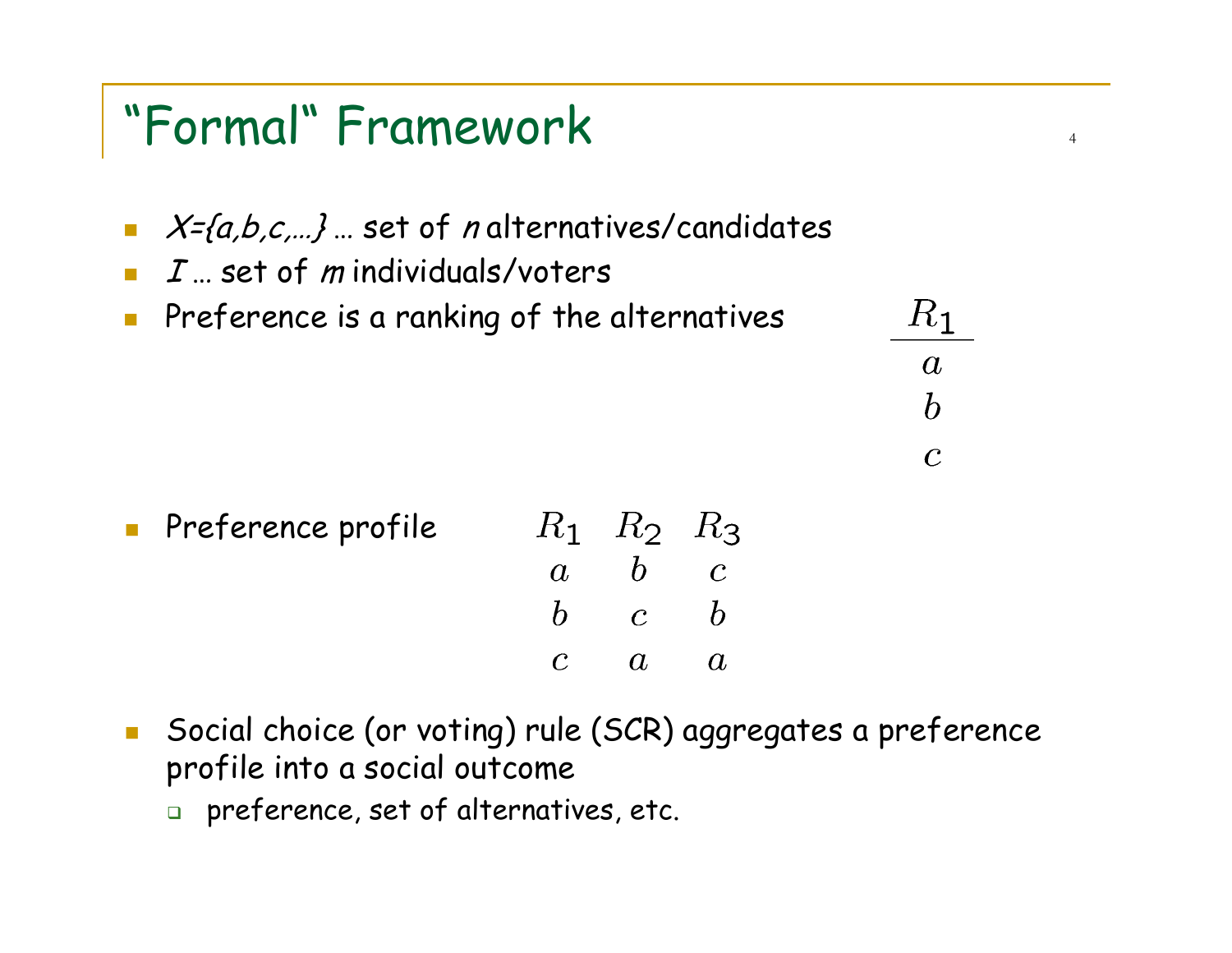#### Introduction strategy of the strategy of the strategy of the strategy of the strategy of the strategy of the s

- $\Box$  Collective decision making occurs often
	- Elections
	- $\Box$  Selecting committees
	- Choosing from job applicants
	- $\Box~$  Experts choosing from a set of projects
	- Families deciding on holiday location, etc.
- $\Box$  There exist many different SCR
	- $\overline{\phantom{a}}$  In what way do they differ?
		- Axiomatic approach
		- $\Box$ Outcome-based approach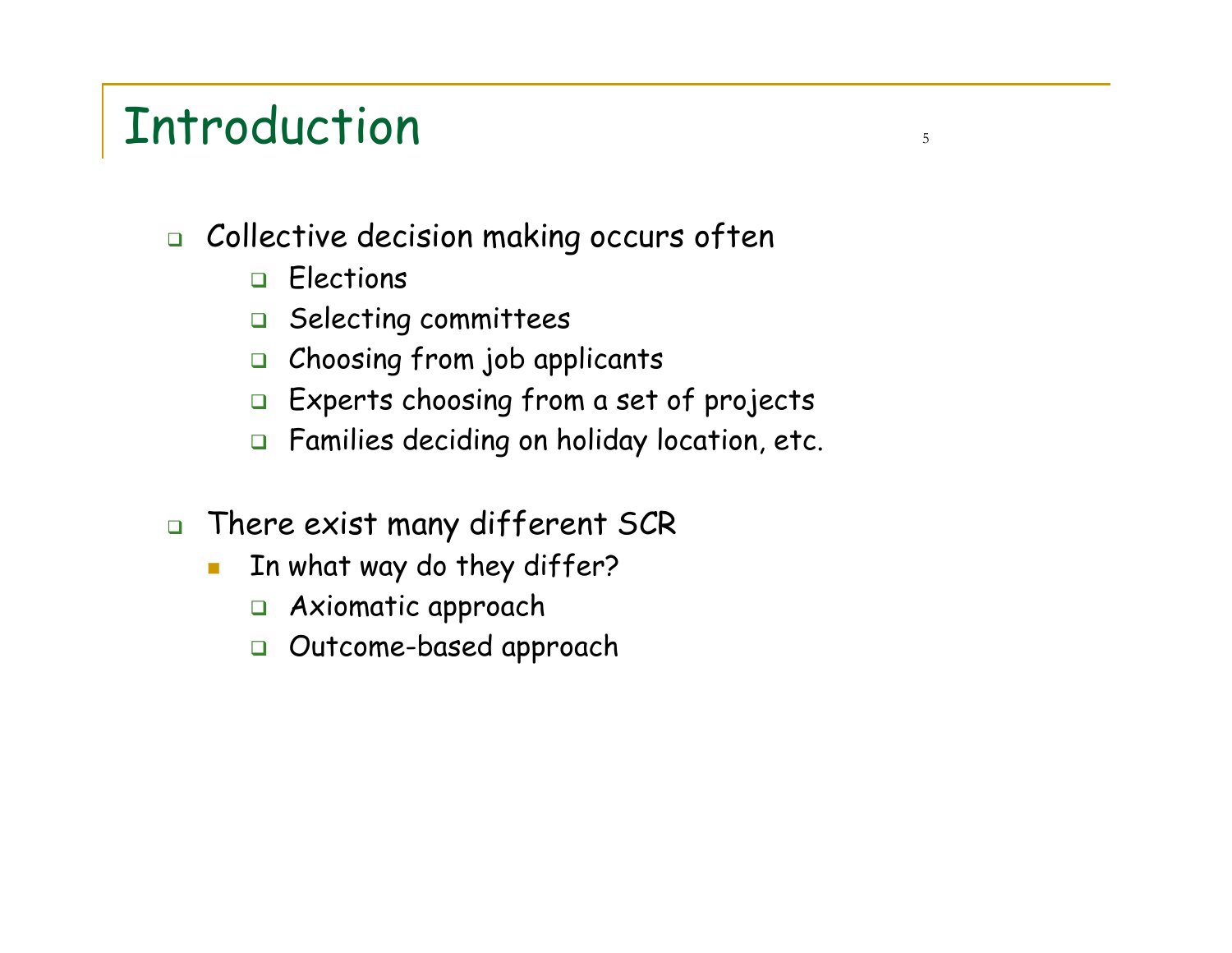### Introduction <sup>6</sup>

- $\Box$  The choice of the SCR is probably not much of a problem in homogeneous societies (groups).
- □ But what if the society (group) is *heterogeneous?* Especially there, a convincing social compromise seems compelling and therefore the SCR of importance.
	- L, So to see what differences can occur, might be of interest.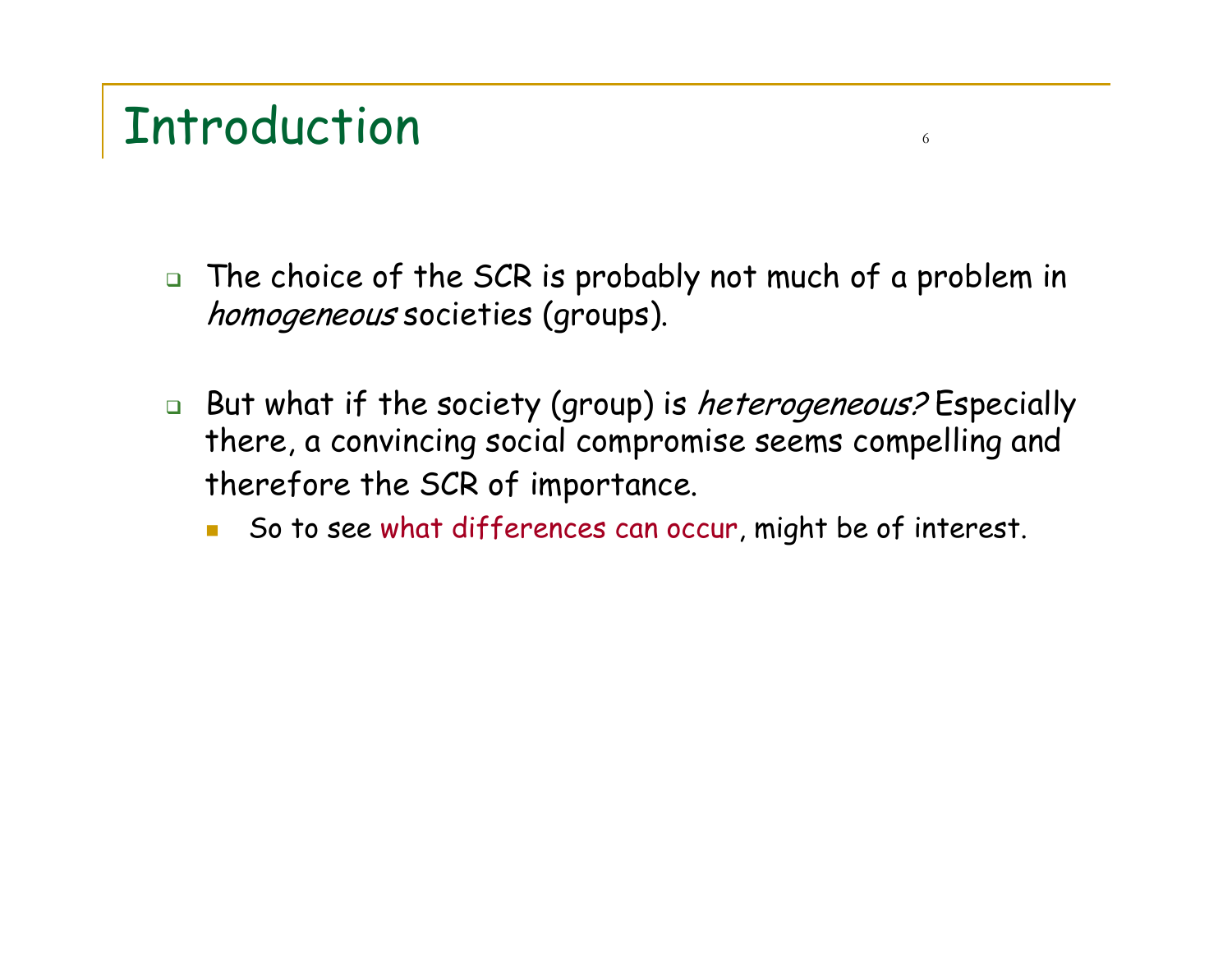# Introduction The Theorem 2012

How do we vote?

 $\bm{a}$ 

 $\boldsymbol{D}$ 

 $\boldsymbol{C}$ 

 $\boldsymbol{d}$ 

 $\mathcal C$ 

- $\overline{\mathbb{R}^n}$  Mostly by just marking ONE alternative.
- $\mathcal{L}_{\mathcal{A}}$  Does this really take into account a person's full preference?



#### **Voting Instructions**

- 1. You only have ONE vote.
- 2. Place an X in the box next to the candidate for whom you wish to vote.
- 3. Your vote counts both for your candidate and your party.

| Democratic     |  | Republican     | Reform |                | Green |                    |  | Independent Candidate |  |  |
|----------------|--|----------------|--------|----------------|-------|--------------------|--|-----------------------|--|--|
| Benjamin Pike  |  | Fran Deutsch   |        | Steven Wong    |       | Tom Wartenberg     |  | Robert Moll           |  |  |
| Sam Rosen-Amy  |  | Steve Grolnie  |        | Deborah Gorlin |       | Juan Hernandez     |  |                       |  |  |
| Megan Gentzler |  | Wendy Berg     |        | Brad Crenshaw  |       | Beata Panagopoules |  |                       |  |  |
| Ben Foster     |  | Gerald Epstein |        | Daniel Czitrom |       | Alice Morey        |  |                       |  |  |
| Colin Volz     |  | Sarah McClurg  |        | Meryl Fingrutd |       | Sarah Pringle      |  |                       |  |  |



Does not take into account quite a lot of information!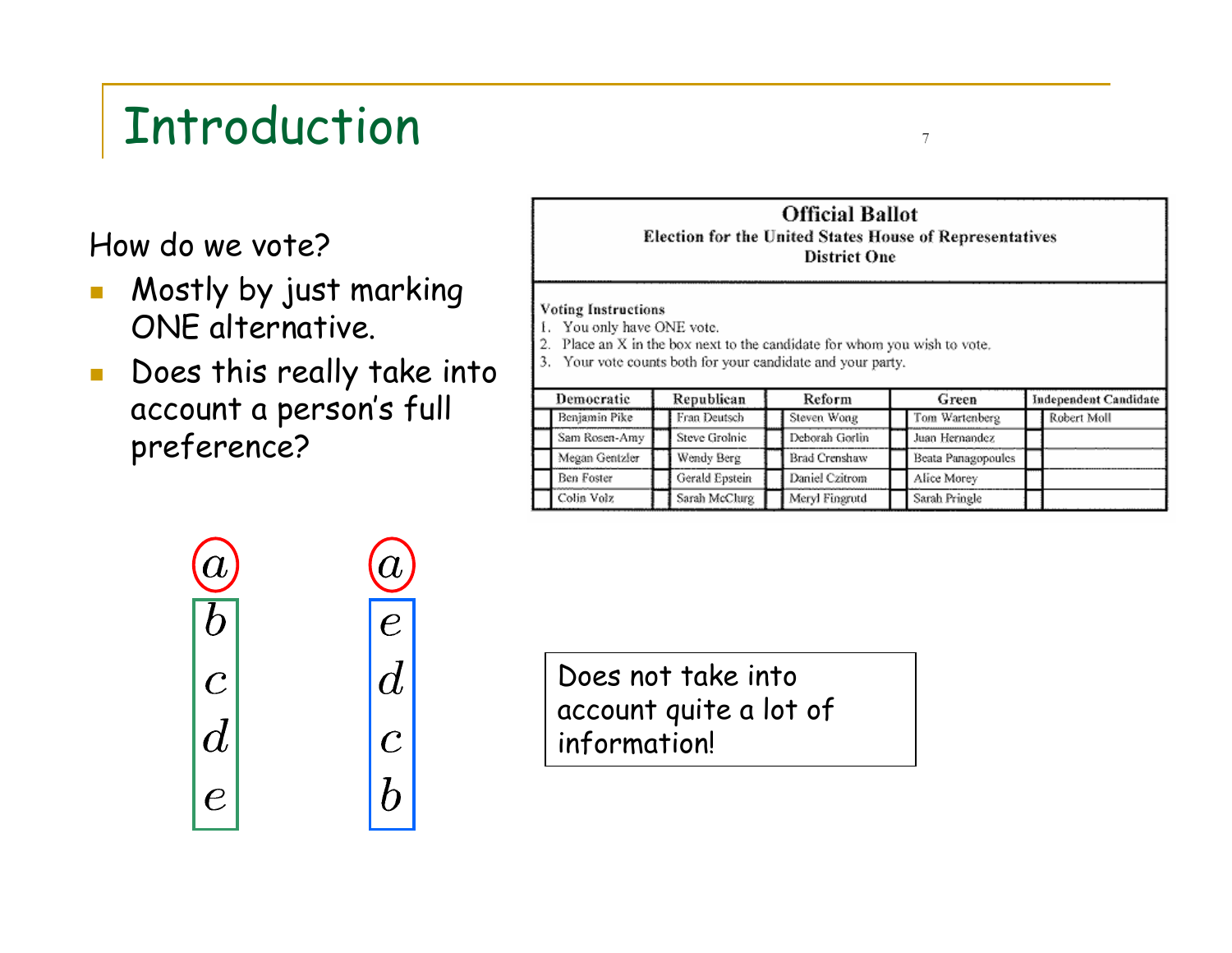# Introduction and the set of the set of the set of the set of the set of the set of the set of the set of the s

| Party              | No. of<br>votes | Vote % MEPs |                |
|--------------------|-----------------|-------------|----------------|
| Conservative       | 3,578,217       | 35.77%      | 36             |
| Labour             | 2,803,821       | 28.03%      | 29             |
| Lib Dem            | 1,266,549       | 12.66%      | 10             |
| <b>UKIP</b>        | 696,057         | 6.96%       | 3              |
| Green              | 625,378         | 6.25%       | $\overline{2}$ |
| <b>SNP</b>         | 268,528         | 2.68%       | $\overline{2}$ |
| <b>Plaid Cymru</b> | 185,235         | 1.85%       | $\overline{2}$ |
| <b>PECP</b>        | 138,097         | 1.38%       | $\circ$        |
| <b>BNP</b>         | 102,647         | 1.13%       | $\circ$        |

That's the information we usually have after the election to determine the social outcome (seats in parliaments, committees, etc.).

Does the social outcome change a lot if we use more information or use the available information differently?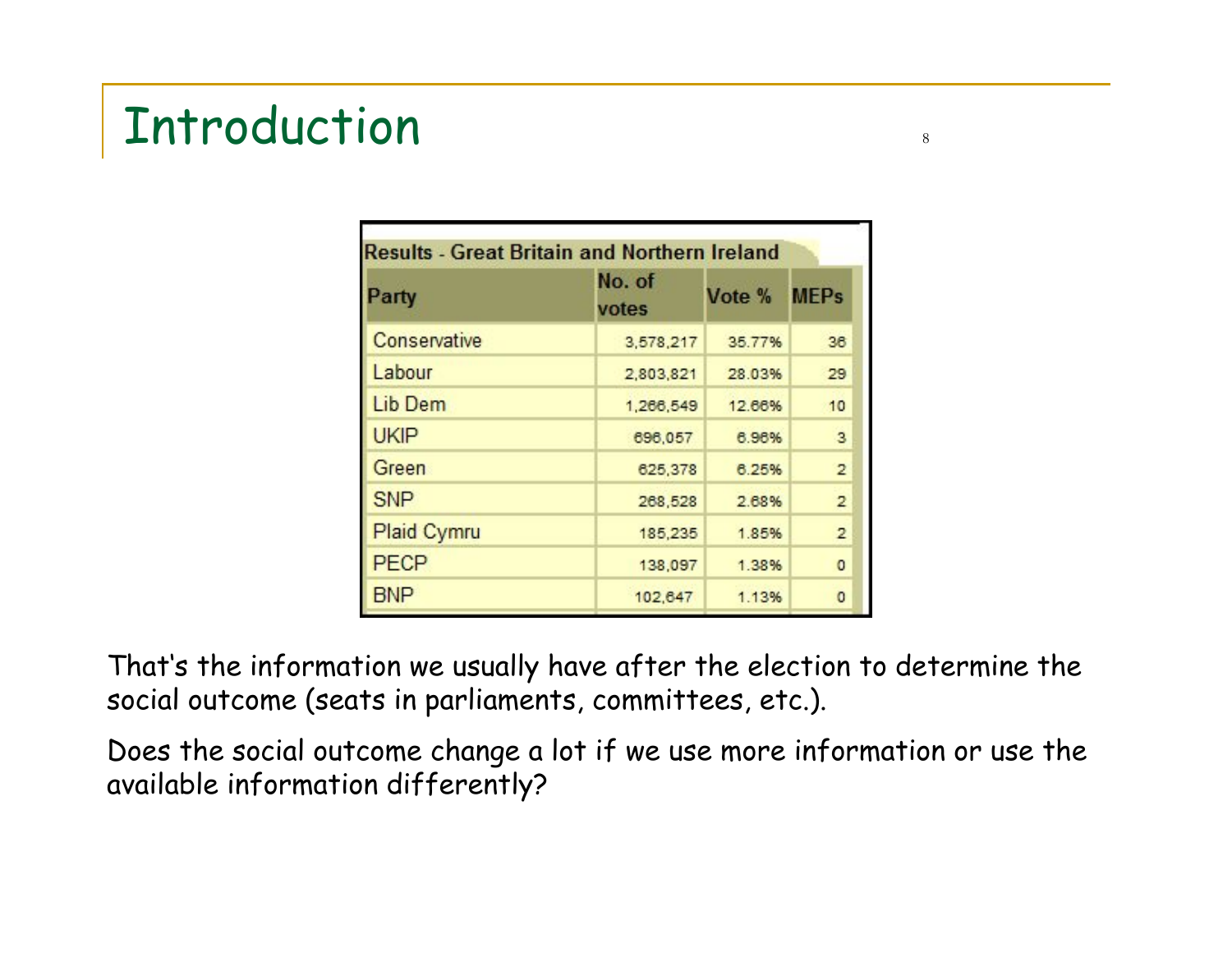### Historical Aspects <sup>9</sup>

Voting theory as known today started during the French revolution

- $\Box$ Condorcet
- $\Box$ Borda

#### **Simple Majority Rule (SMR)**

 $\Box$  $\Box$  an alternative  $a$  is socially preferred to another alternative  $b$  if a majority prefers *a* to *b* 

$$
\begin{array}{ccc}\nR_1 & R_2 & R_3 \\
a & c & b \\
b & a & c \\
c & b & a\n\end{array}
$$

What is the social outcome for SMR with this profile?

$$
a \succ b \succ c \succ a
$$

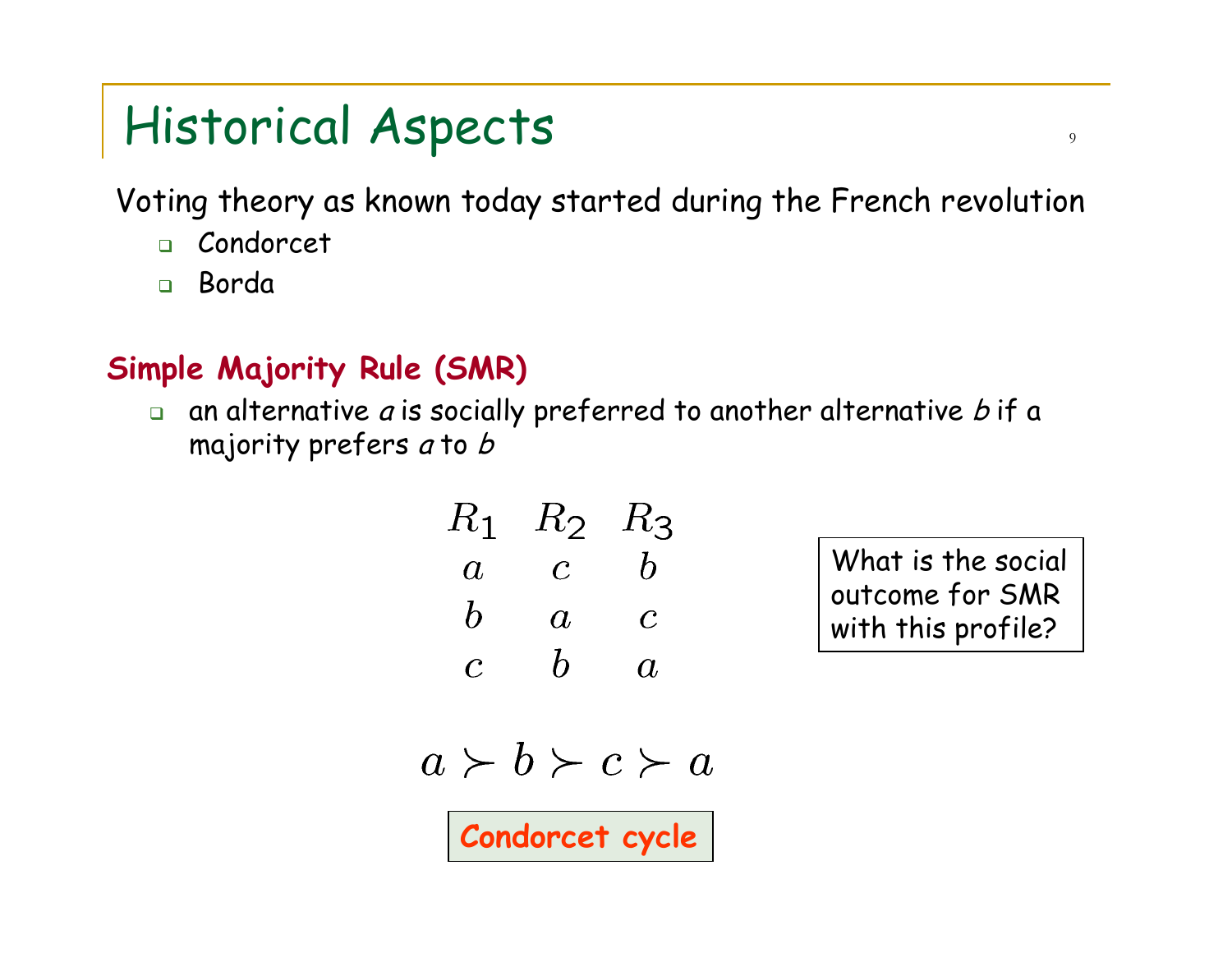### Example the set of the set of the set of the set of the set of the set of the set of the set of the set of the set of the set of the set of the set of the set of the set of the set of the set of the set of the set of the s

Given a preference profile, does it make a difference what SCR we use?

$$
X = \{a, b, c\}, |I| = 3
$$







reasonable rule provide that outcome? (unanimity property)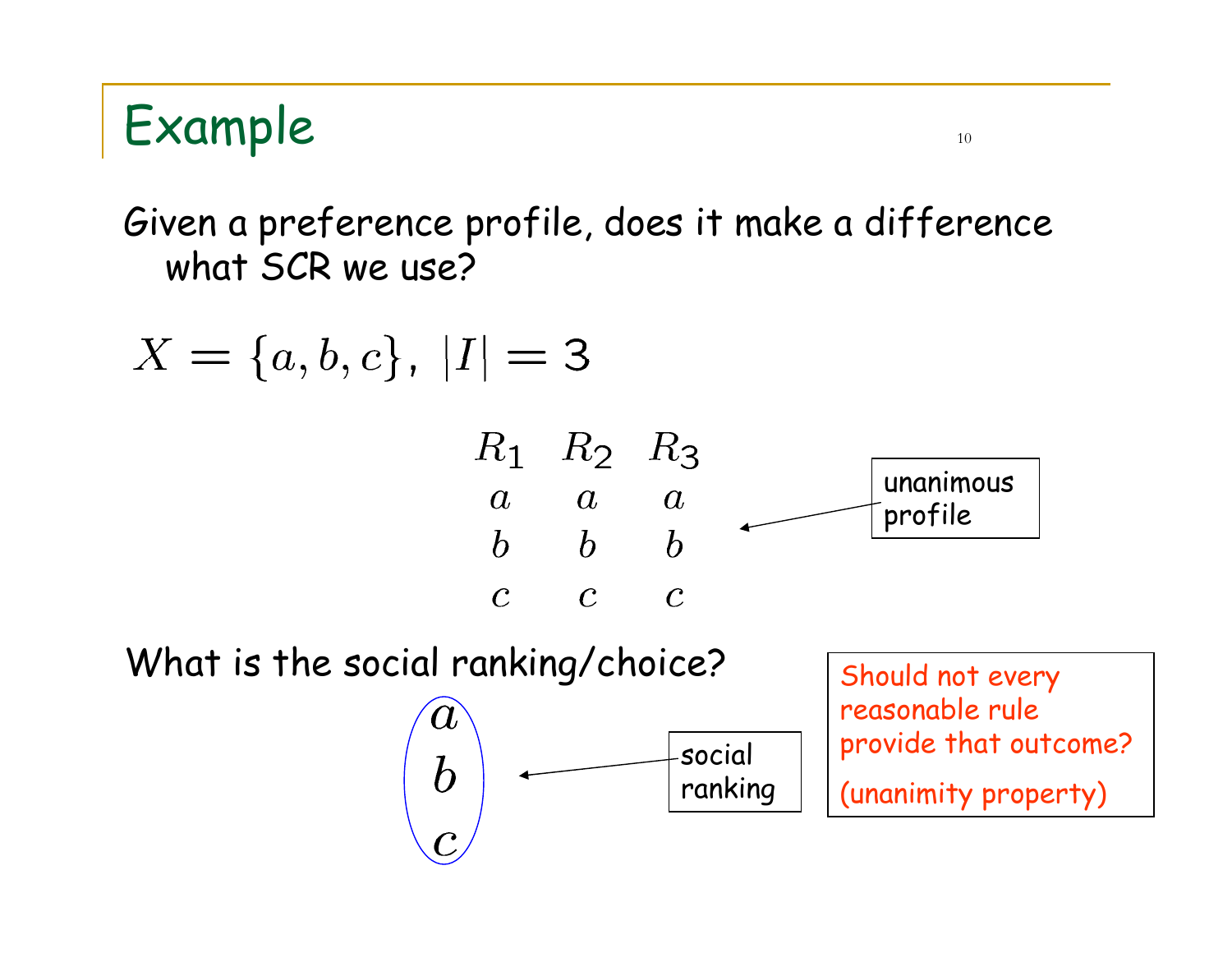# Example the state of the state of the state of the state of the state of the state of the state of the state of the state of the state of the state of the state of the state of the state of the state of the state of the st

#### What results do actual voting rules give? **Plurality Rule**

- r. vote for top-choice only and rank alternatives according to total number of votes
- **Antiplurality Rule**
	- r. vote for all but bottom-choice



So problems do occur with 3 alternatives, 3 individuals and unanimous profiles already!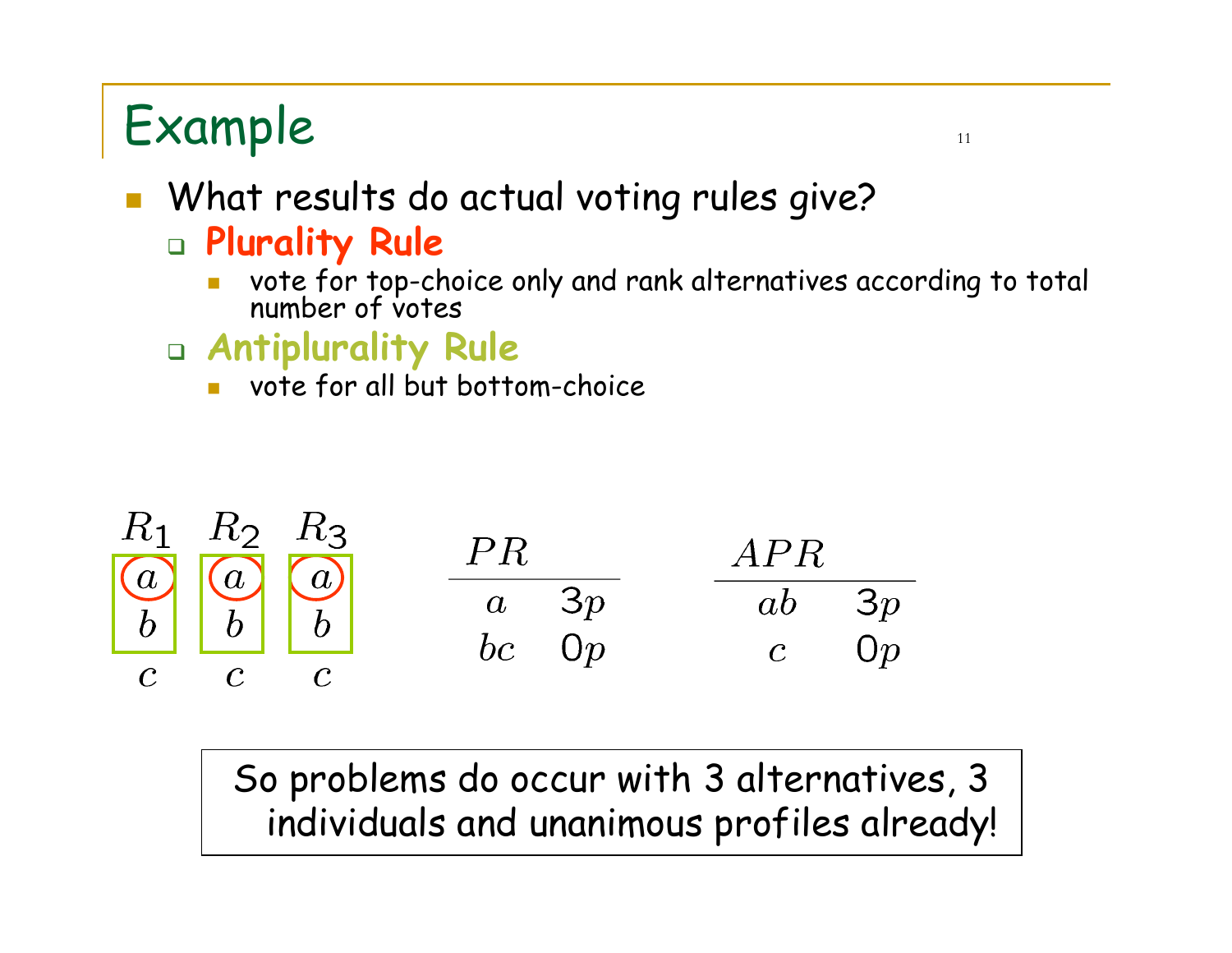#### Voting Rules and the set of the set of the set of the set of the set of the set of the set of the set of the set of the set of the set of the set of the set of the set of the set of the set of the set of the set of the set  $R_1$  $R_2$  $R_3$  **Simple Majority Rule**  $SMR$  $\overline{a}$  $\overline{a}$  $\overline{a}$  $\mathcal{C}^{\mathcal{A}}$  $b \quad b$  $\boldsymbol{b}$  $\boldsymbol{a}$  $\overline{c}$  $\mathcal{C}$  $\overline{c}$  $\bm{h}$  $\overline{C}$

#### $\mathcal{L}_{\mathcal{A}}$ **Borda Rule**

assign  $n-1$  points to a top ranked,  $n-2$  points to second ranked, down to 0 points for a bottom ranked alternative.

Rank alternatives according to total number of points.

| Borda            |               |
|------------------|---------------|
| A,               | 6p            |
| $\boldsymbol{b}$ | 3p            |
| C                | $\mathrm{O}p$ |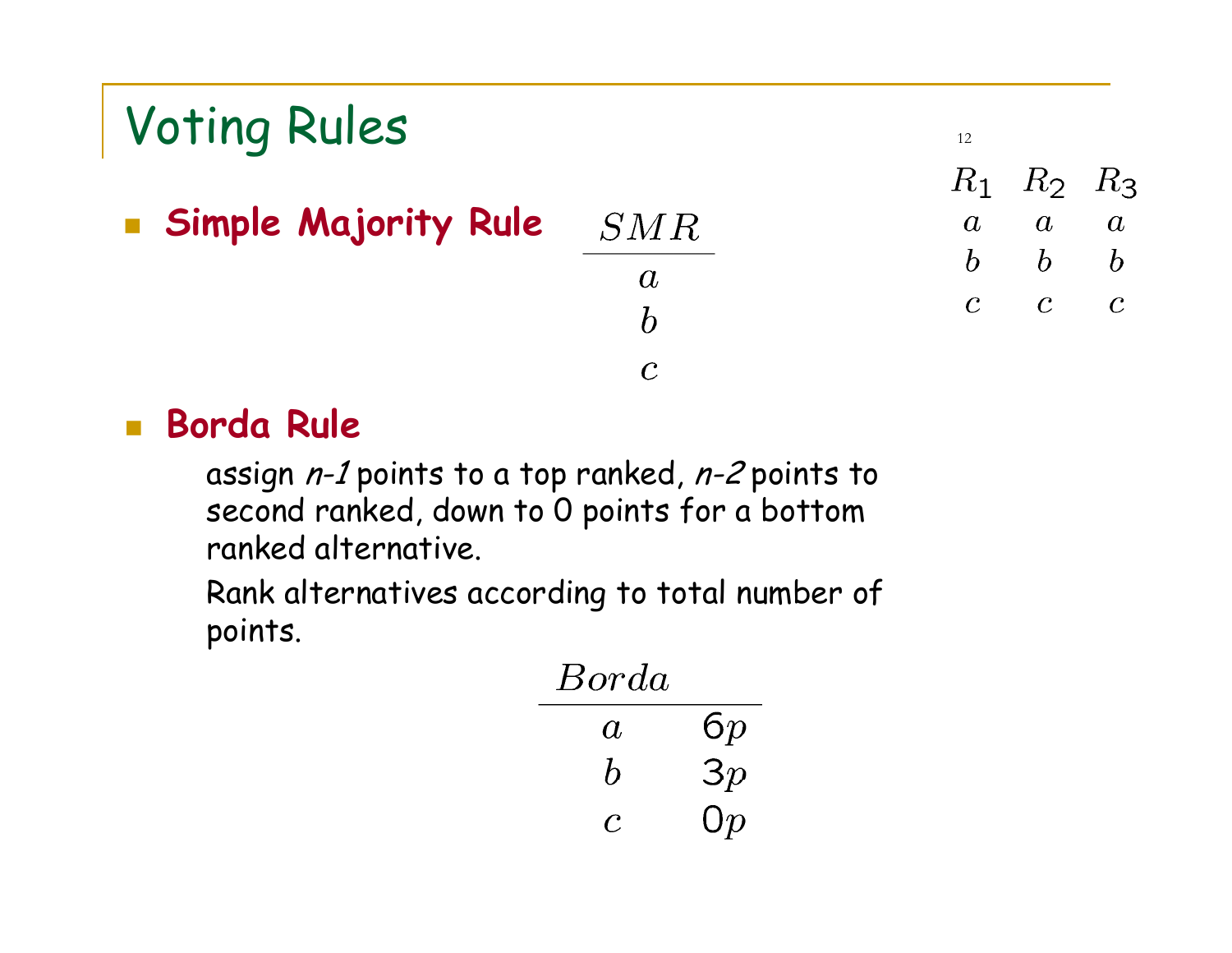# Plurality Rule 13

PR has an interesting feature!

 $2 1 2 1$  $\overline{a}$   $\overline{a}$   $\overline{b}$   $\overline{c}$  $c\,$  b  $c\,$  b  $b \quad c \quad a \quad a$ 

Plurality outcome is  $a \succ b \succ c$ 

What if we all realized that we ranked from bottom to top. Is the PR outcome just the reversal?

NO! It remains exactly the same!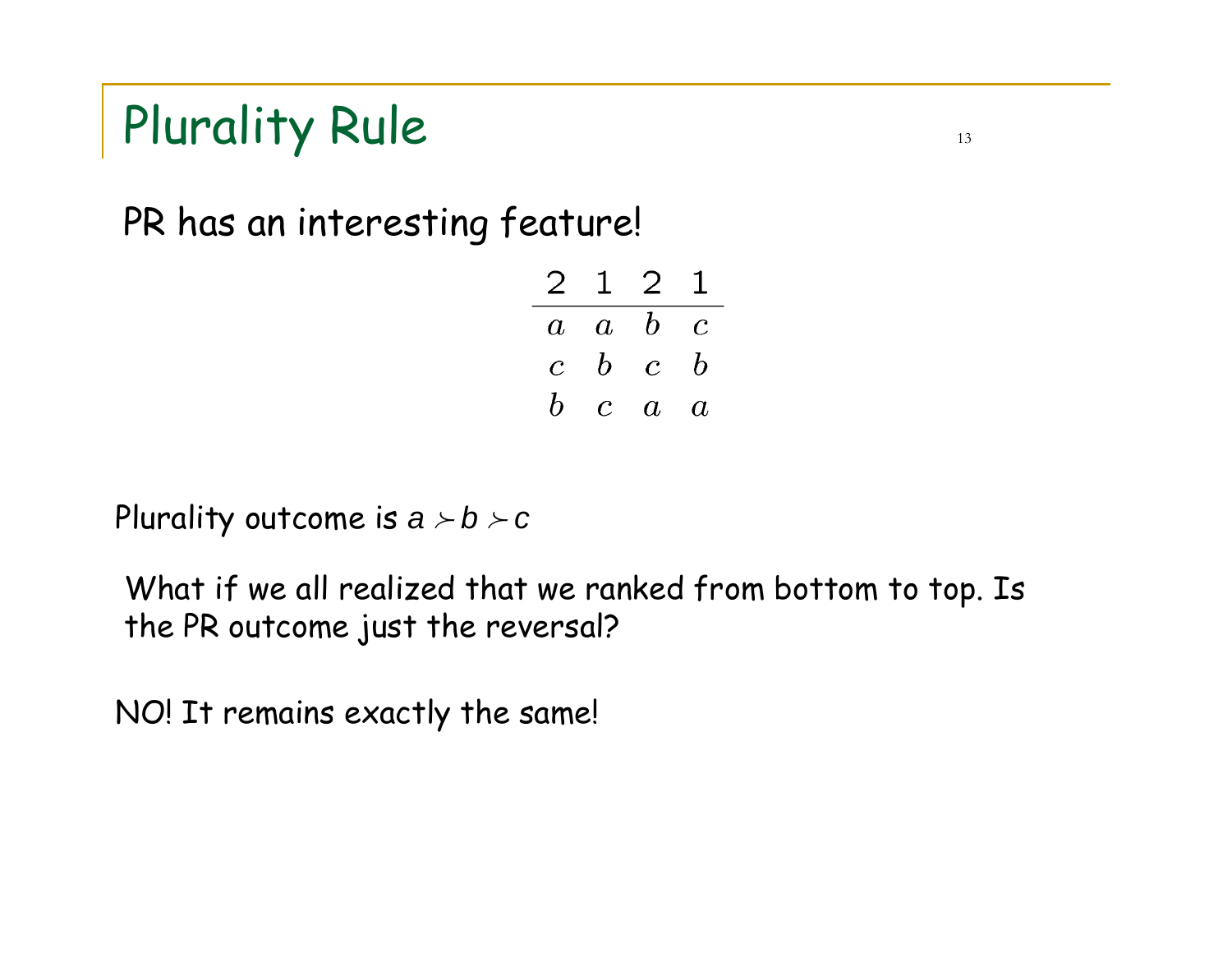### Example (Saari, 1995) The Contract of the Contract of the Contract of the Contract of the Contract of the Contract of the Contract of the Contract of the Contract of the Contract of the Contract of the Contract of the Cont

$$
X = \{ \text{Beer, Milk, Wine} \}, |I| = 15
$$
  
\n
$$
\begin{array}{r} 6 & 5 & 4 \\ \hline M & B & W \\ W & W & B \\ B & M & M \end{array}
$$

Plurality Rule:  $\mathcal{M} \succ \mathcal{B} \succ \mathcal{W}$ Antiplurality Rule:  $W \succ B \succ M$ Majority Rule:  $W \succ B \succ M$ Borda Rule:  $\succ$   $\mathcal{B}$   $\succ$   $\mathcal{M}$ 

APR, MR and BR give the exact opposite of the PR outcome for th e same profile! … and the voters better not find out how the others voted when they use PR.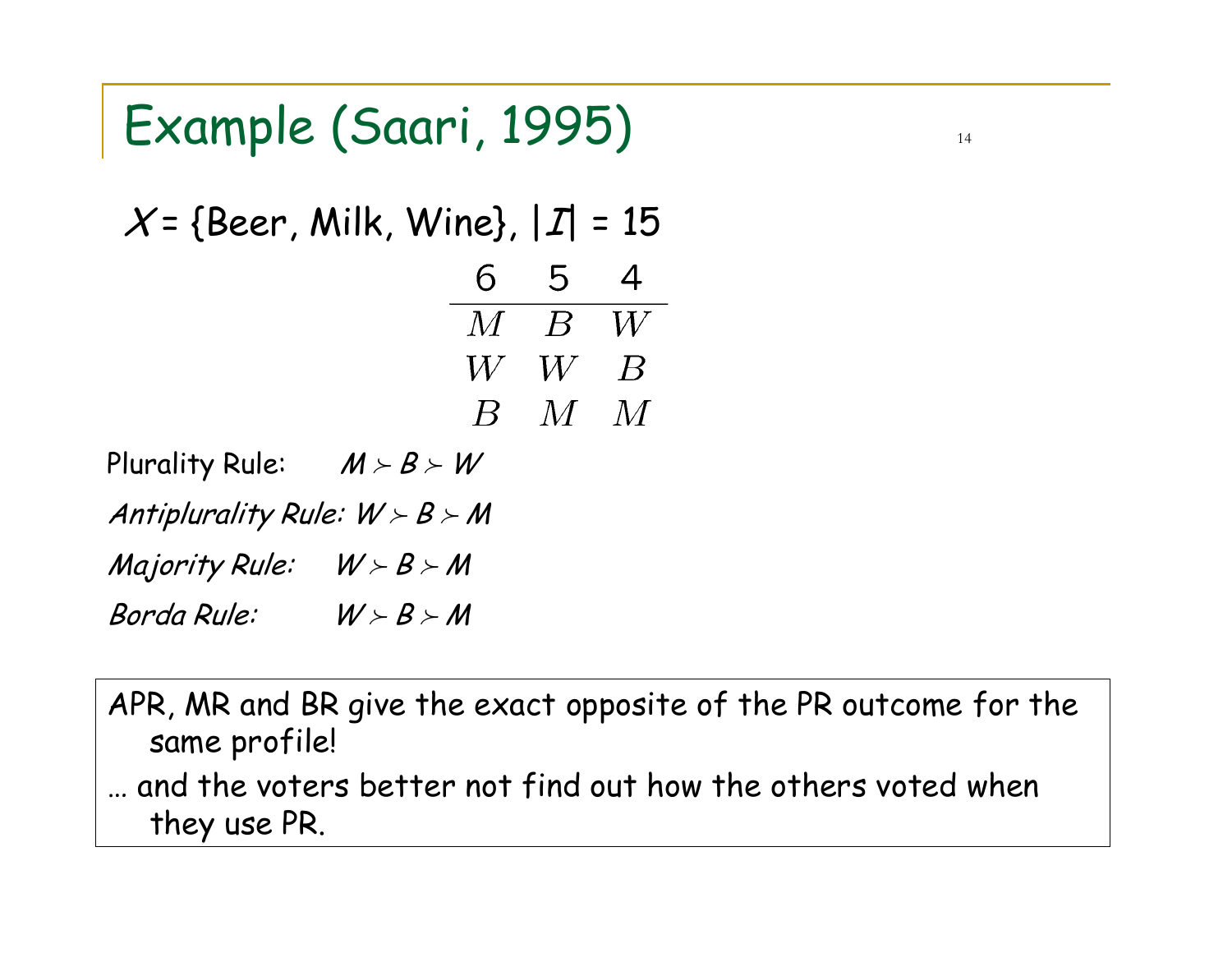#### Example the set of the set of the set of the set of the set of the set of the set of the set of the set of the set of the set of the set of the set of the set of the set of the set of the set of the set of the set of the s



#### **Plurality Runoff**

- $\textcolor{red}{\mathsf{u}}$  if no alternative has an absolute majority let the two alternatives with most votes run against each other
- $\textsf{m}\,$  first round:  $\mathcal{M} \succ \mathcal{B} \succ \mathcal{W} \;$  but no absolute majority, hence  $W$  is eliminated
- $\Box$  second round:  $\bm{\beta} \succ \bm{\mathcal{M}}$
- $\textcolor{black}{\blacksquare}$  Plurality runoff ranking: B  $\!\!> M \!\!> W$

 $\rightarrow$  different to plurality rule and Borda, etc.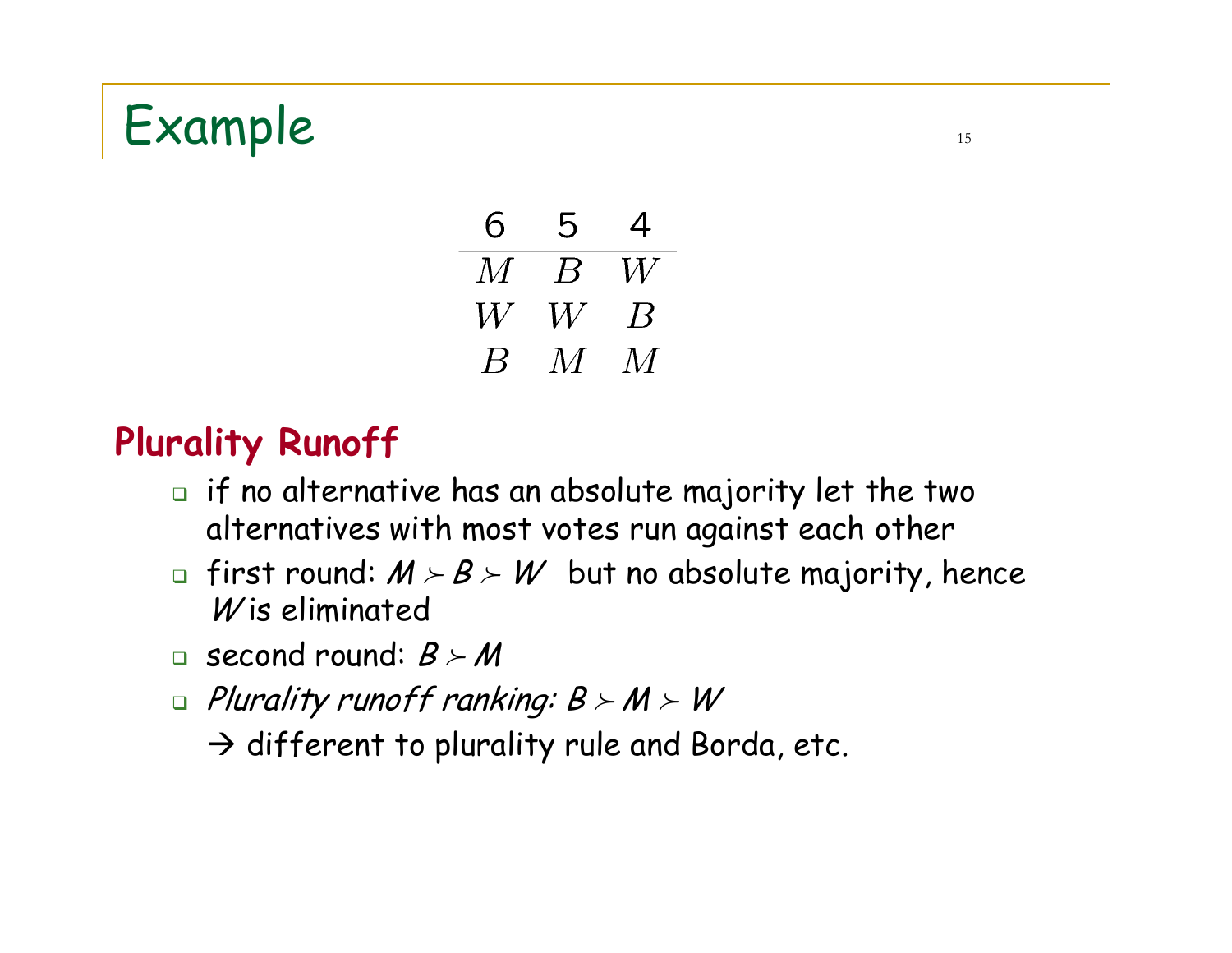| Example |   |   | <b>Official Ballot</b><br><b>Municipal Elections</b> |                                                                                                      |                                                                                     |                |        |        |                   |   |   |                                                         |        |
|---------|---|---|------------------------------------------------------|------------------------------------------------------------------------------------------------------|-------------------------------------------------------------------------------------|----------------|--------|--------|-------------------|---|---|---------------------------------------------------------|--------|
|         |   |   |                                                      | <b>INSTRUCTIONS TO</b><br><b>VOTERS</b><br>Mark Your Choices<br>by Filling in the                    | <b>Candidates for City Council</b><br><b>District One</b><br>(Three to be elected.) |                |        |        |                   |   |   | Only one vote per candidate<br>Only one vote per column |        |
|         | ხ | W |                                                      | <b>Numbered Boxes</b><br>Only                                                                        | Douglas Campbell<br>Martha Dains                                                    | Dem.<br>Rep.   | Ш<br>O | þ      |                   |   |   | 圂<br>17                                                 | Я<br>阿 |
|         |   |   |                                                      | Fill in the number one<br>[I] box next to your first<br>choice; fill in the                          | Terry Graybeal                                                                      | Reform         | ū      |        |                   |   |   | 凮                                                       | Ы      |
|         |   |   |                                                      | number two 2 box next<br>to your second choice;<br>fill in the number three                          | Robert Gomez<br>Cynthia Daniels                                                     | Dem.<br>Indep. | ī<br>▯ |        |                   |   |   | 7                                                       | 阿<br>阿 |
|         |   |   |                                                      | 3 box next to your<br>third choice, and so on.<br>You may fill in as many                            | Robert Higgins                                                                      | Rep.           | I      |        | ÞІ                |   |   | 8                                                       | 夙      |
|         |   |   |                                                      | choices as you please.<br>Fill in no more than one<br>box per candidate. Fill<br>in no more than one | Write In<br>Write In                                                                |                | Ω<br>▯ | 囨<br>þ | 圆<br>囸<br>3<br>A. | 同 | 6 | ⊠<br>8<br>7                                             | 夙<br>Ø |
|         |   |   |                                                      | box per column.                                                                                      | Write In                                                                            |                | ▯      | 2      |                   |   |   |                                                         | ğ      |

#### **Single transferable vote**

- $\Box$  define a quota that has to be reached (e.g. 50%).
- $\Box$  first round: no alternative reaches quota with first rank votes
	- b. eliminate alternative with lowest number of first ranks
- $\textcolor{red}{\bullet}$  second round:  $\textcolor{black}{\mathcal{B}}$  reaches the quota as it gets 9 votes
- $\Box$ STV ranking:  $B \succ M \succ W$
- $\Box$  also known as alternative vote or Hare's system
	- used e.g. in Australia, Ireland, etc.
	- **h** however, in different versions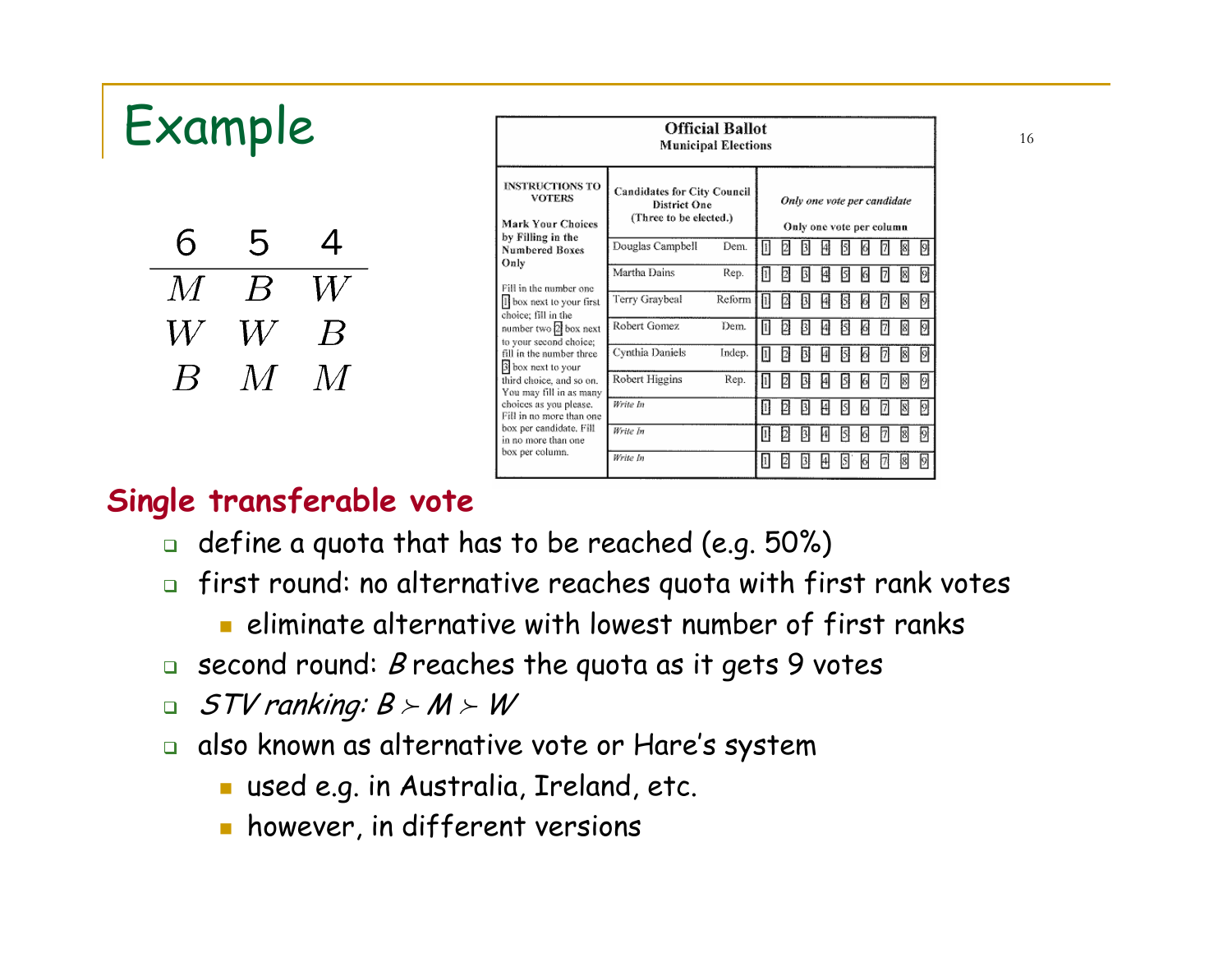### Another Example 17

7 7  $\mathbf 1$  $\mathcal{X}$ = {Beer, Milk, Wine}, | $\mathcal{I}$ | = 15  $M$   $W$  $\overline{B}$  $W_{-}$  $\,$   $B$   $\,$   $M$  $B \quad M \quad W$ 

Majority Rule:  $M \succ W$  (8:7);  $W \succ B$  (14:1);  $B \succ M$  (8:7)

 $\rightarrow$  Majority cycle!! There is no *Condorcet winner*.

| Alternative: sequential SMR    | $MR-seq$                  |
|--------------------------------|---------------------------|
| $\Box$ vote on {M,W} first     | $\boldsymbol{\mathsf{R}}$ |
| $\Box$ winner against B        | $\overline{M}$            |
| What is the social preference? | W                         |

Starting with different pair leads to different outcome!  $\Box$  $\Box$  controlling the agenda might be important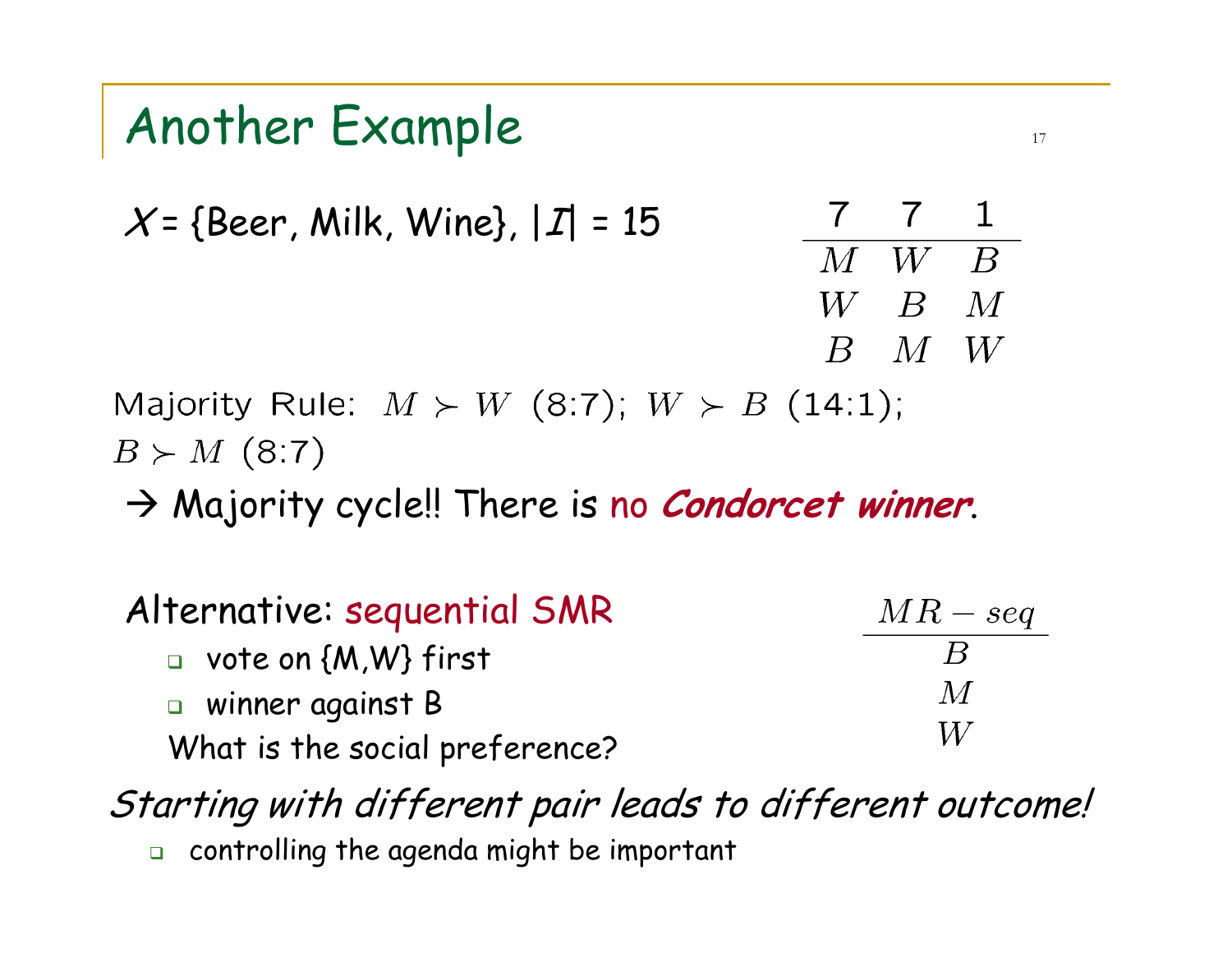# More Voting Rules And The More Voting Rules

There exist many rules that break cycles

 $\rightarrow$  Condorcet extensions



 $W$  $\overline{B}$  $M$  $W \$  $\boldsymbol{B}$  $\overline{M}$  $\overline{B}$  $M$  $W$ 

#### **Copeland rule**

- $\Box$  rank the alternatives according to the difference b etween number of alternatives they win against (by a majority) and the number of alternatives they lose against.
- $\Box$  also of relevance in tournaments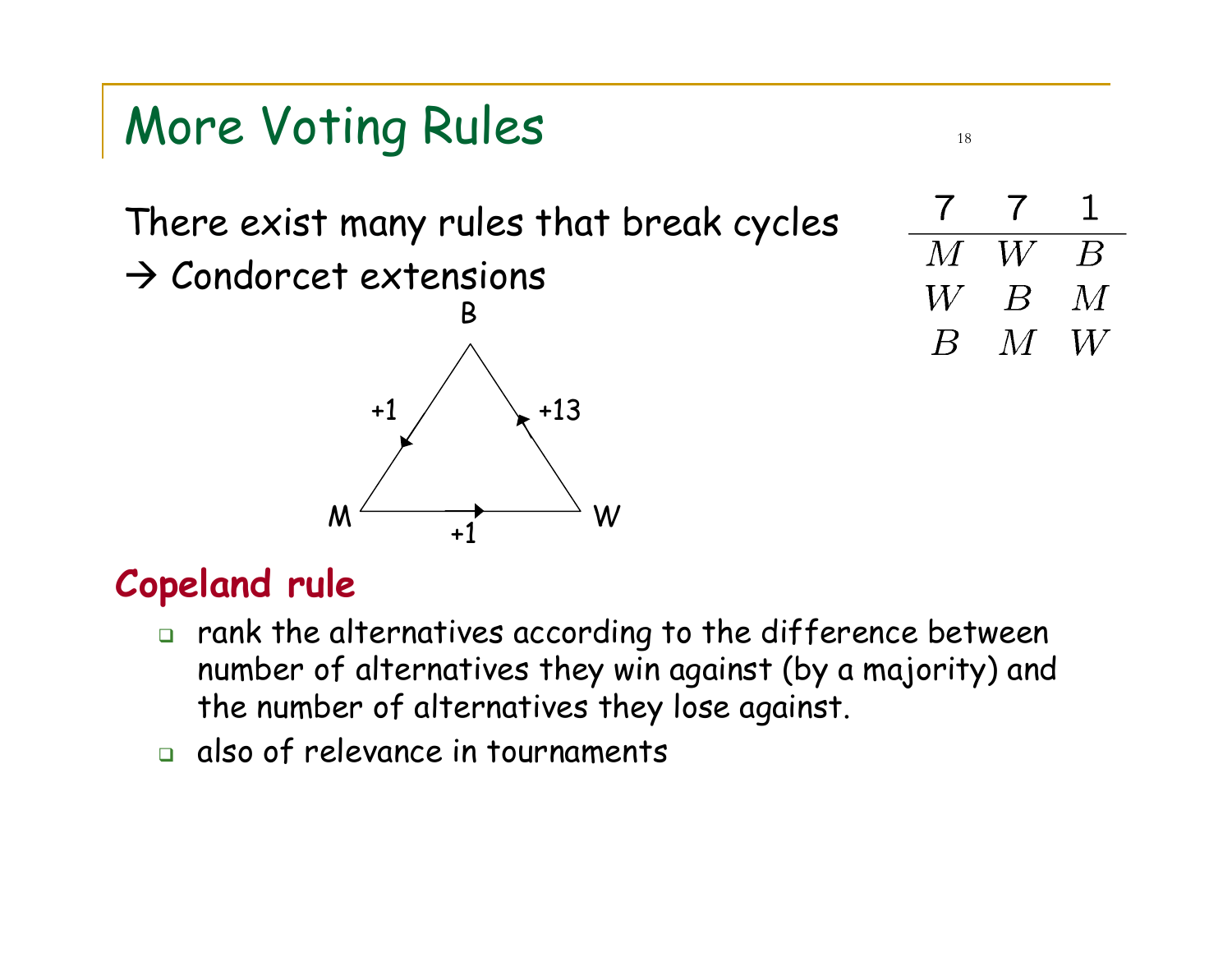# More Voting Rules with the set of the set of the set of the set of the set of the set of the set of the set of the set of the set of the set of the set of the set of the set of the set of the set of the set of the set of t

- $\Box$  Borda elimination procedure
- $\Box$ first round: B has lowest Borda score – eliminate
- $\Box$  $\Box$  second round:  $M \succ W'$
- $\Box$  $\Box$  Nanson ranking: M  $\succ$  W  $\succ$  B
- $\Box$  $\Box$  Different to Borda ranking: W  $\succ$  M  $\succ$  B
- $\Box$ why is this a Condorcet extension

 $\overline{7}$  $\mathbf 1$  $\overline{I}$  $\overline{M}$  $W_{\mathcal{N}}$  $\boldsymbol{B}$  $\,W\,$  $\vert B \vert$  $\overline{M}$  $\overline{B}$  $M$  $W$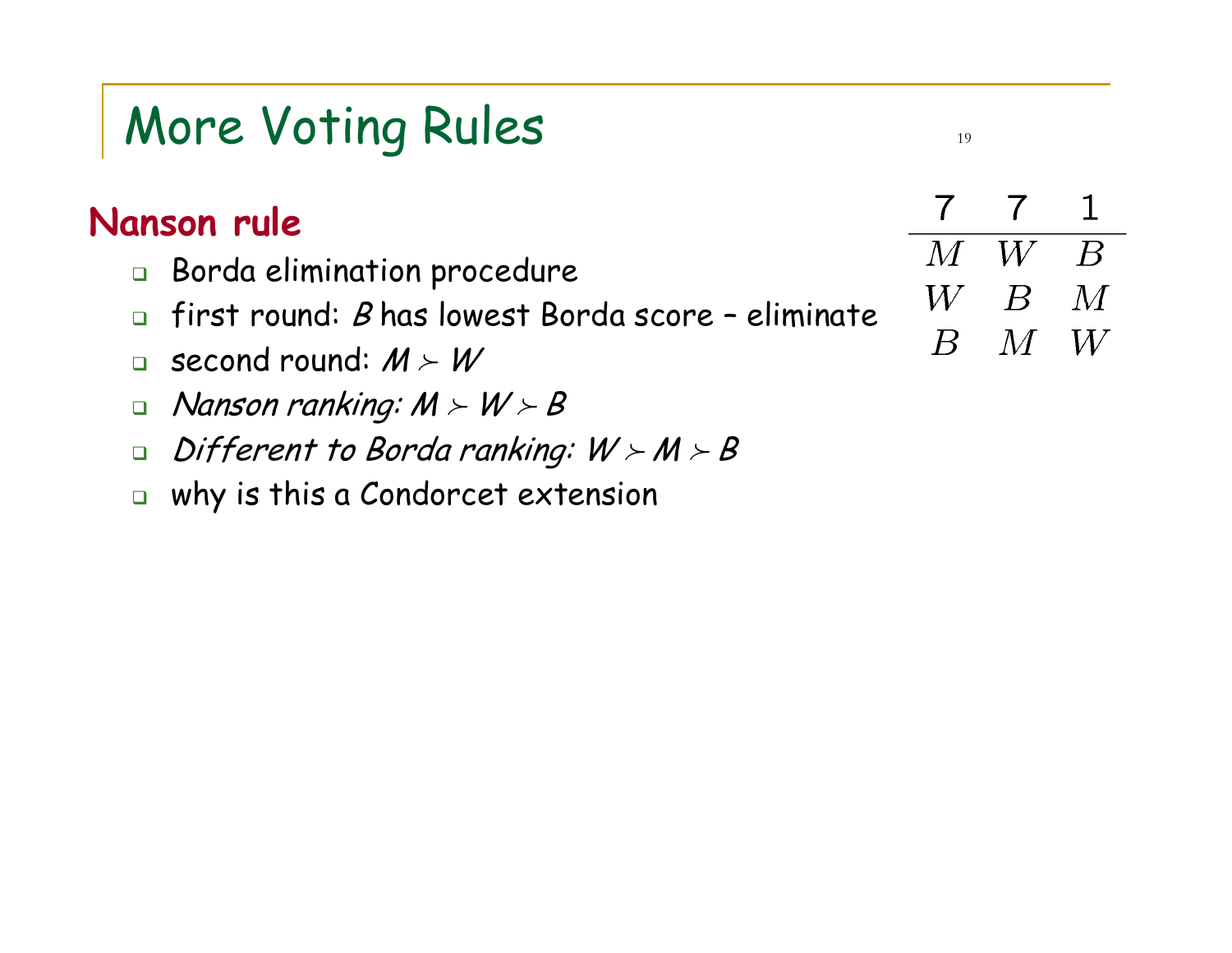#### Borda – Condorcet <sup>20</sup>

 $\mathbf{1}$ 

 $\overline{a}$ 

 $\boldsymbol{b}$ 

 $\overline{c}$ 

There is a close relationship between majority margins and Borda score.

$$
\frac{1}{\begin{array}{c}1\\b\\c\\c\end{array}}
$$
Majority margins:  $a > b$  (2:1);  $b > c$  (2:1);  $a > c$  (2:1)  

$$
\frac{a}{a}\begin{array}{c}a\\a\end{array}
$$
Borda scores:  $a$  (4);  $b$  (3);  $c$  (2)  

$$
\frac{b}{a}
$$

As the sum of the majority margins equals the sum of the Borda scores, the average Borda score is

$$
\frac{m\frac{(n-1)n}{2}}{n}
$$

To be the Condorcet winner an alternative needs to have a majority over all (n-1) other alternatives. I.e. its score needs to be larger than

$$
(n-1)\tfrac{m}{2}
$$

which is more than the average and hence it cannot be ranked last.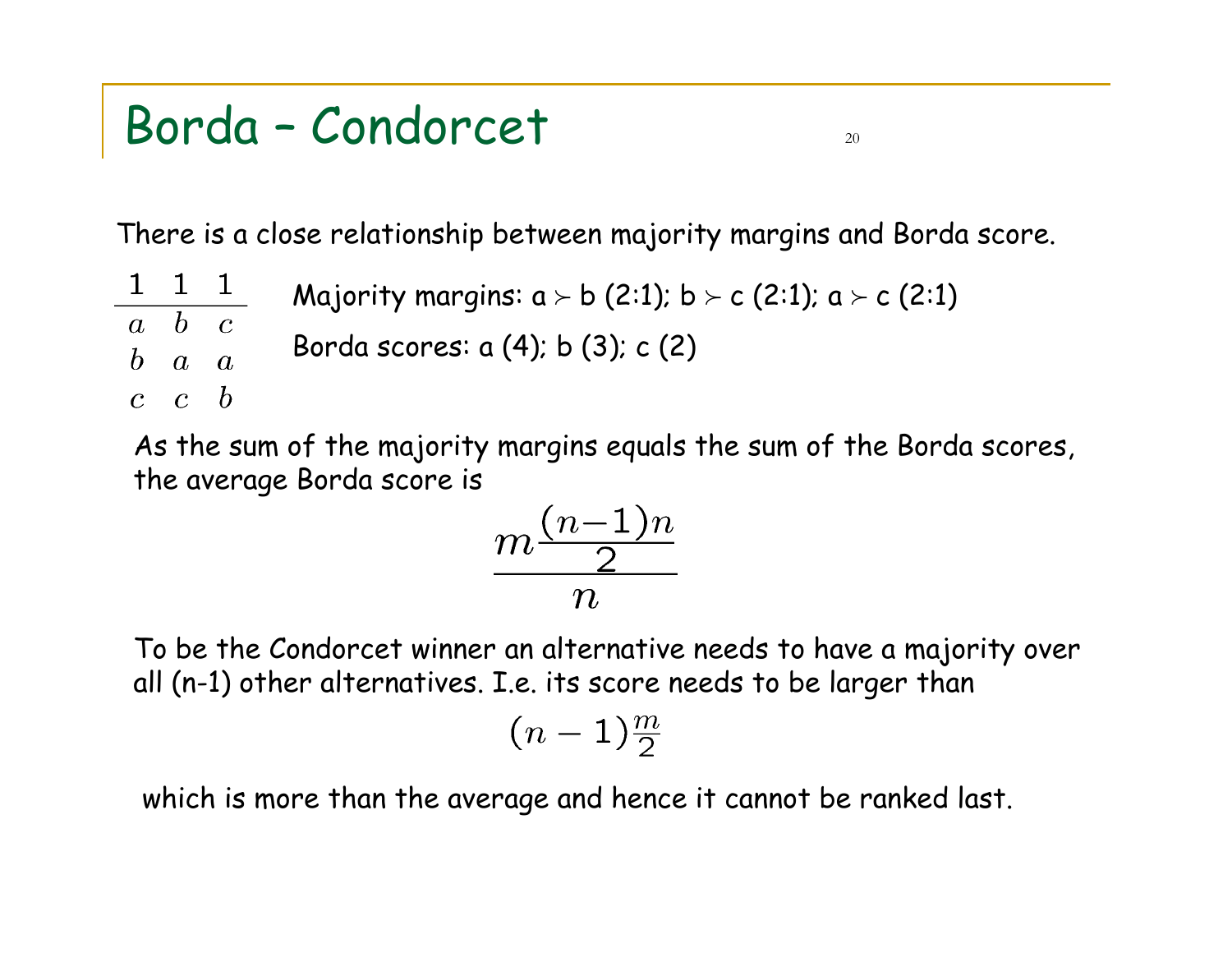### Example Borda – Condorcet <sup>21</sup>

Consider the following preference profile:

|  | 4 4 3 3 1                           |  |
|--|-------------------------------------|--|
|  | $a \quad a \quad b \quad c \quad b$ |  |
|  | $b$ c c $b$ c                       |  |
|  | $c\quad b\quad d\quad d\quad d$     |  |
|  | $d\,$ d a a a                       |  |

Using majority rule we get *a* as the Condorcet winner.

The Borda sco res of the alternatives are as follows:

| Borda            | scores |
|------------------|--------|
| $\alpha$         | 24     |
| $\boldsymbol{b}$ | 30     |
| $\mathcal C$     | 29     |
| $\boldsymbol{d}$ |        |

Hence, the Condorcet winner is ranked next to last by the Borda rule.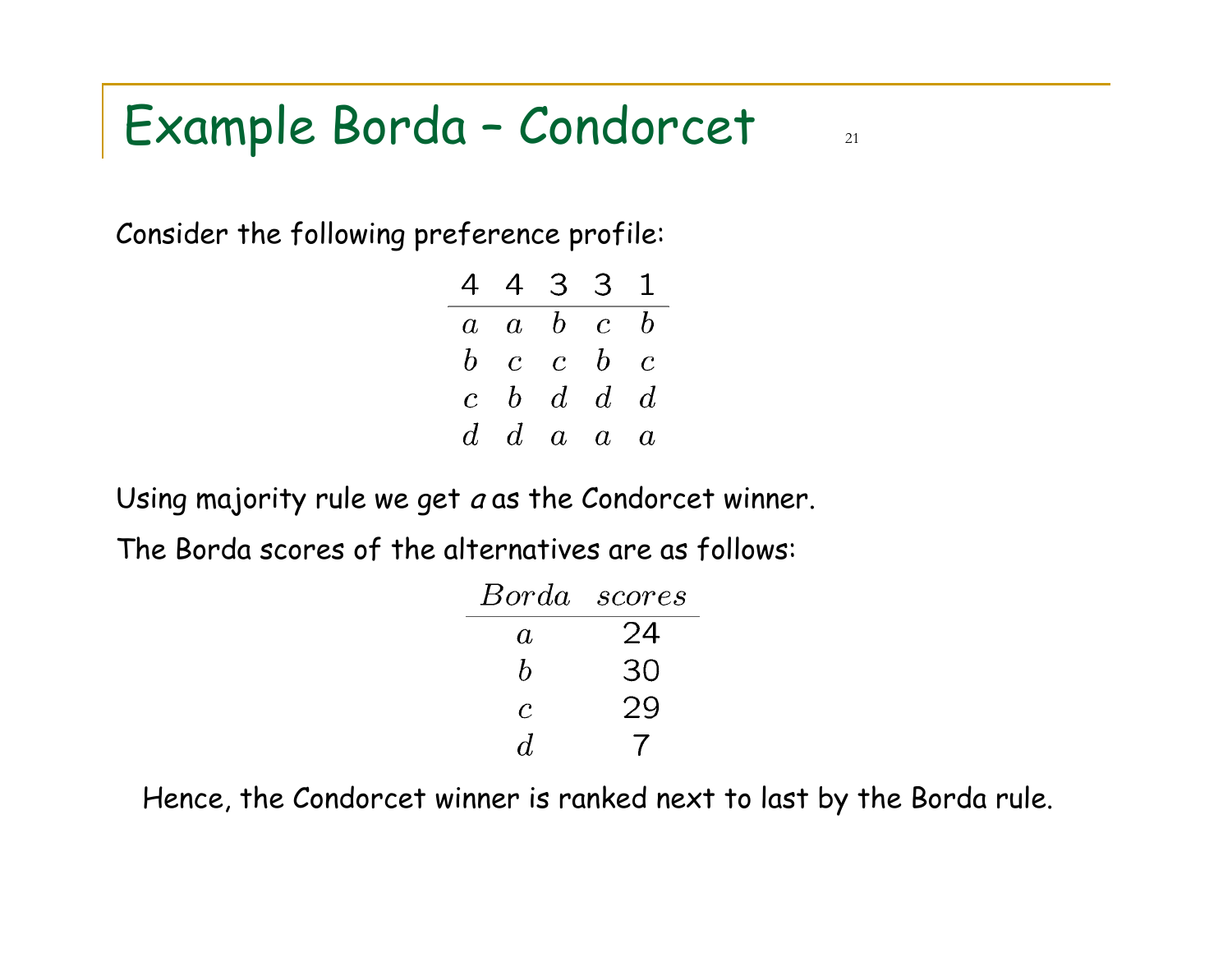# Many other rules  $22$

#### **Coombs rule**

- similar to STV
	- $\blacksquare$  eliminates alternative which is least preferred by the largest group of voters, i.e. with largest number of bottom ranks
	- $\blacksquare$  does this until quota is reached

#### **Maximin Rule**

 $\Box$  rank the alternatives according to the minimal support they receive in pairwise comparisons, the higher the better.

#### **Kemeny Rule**

 $\Box$  choose the ranking which is closest to the individual rankings based on the total number of pairwise switches.

#### **Others:**

- Young
- Dodgson
- Black
- $\Box$ etc.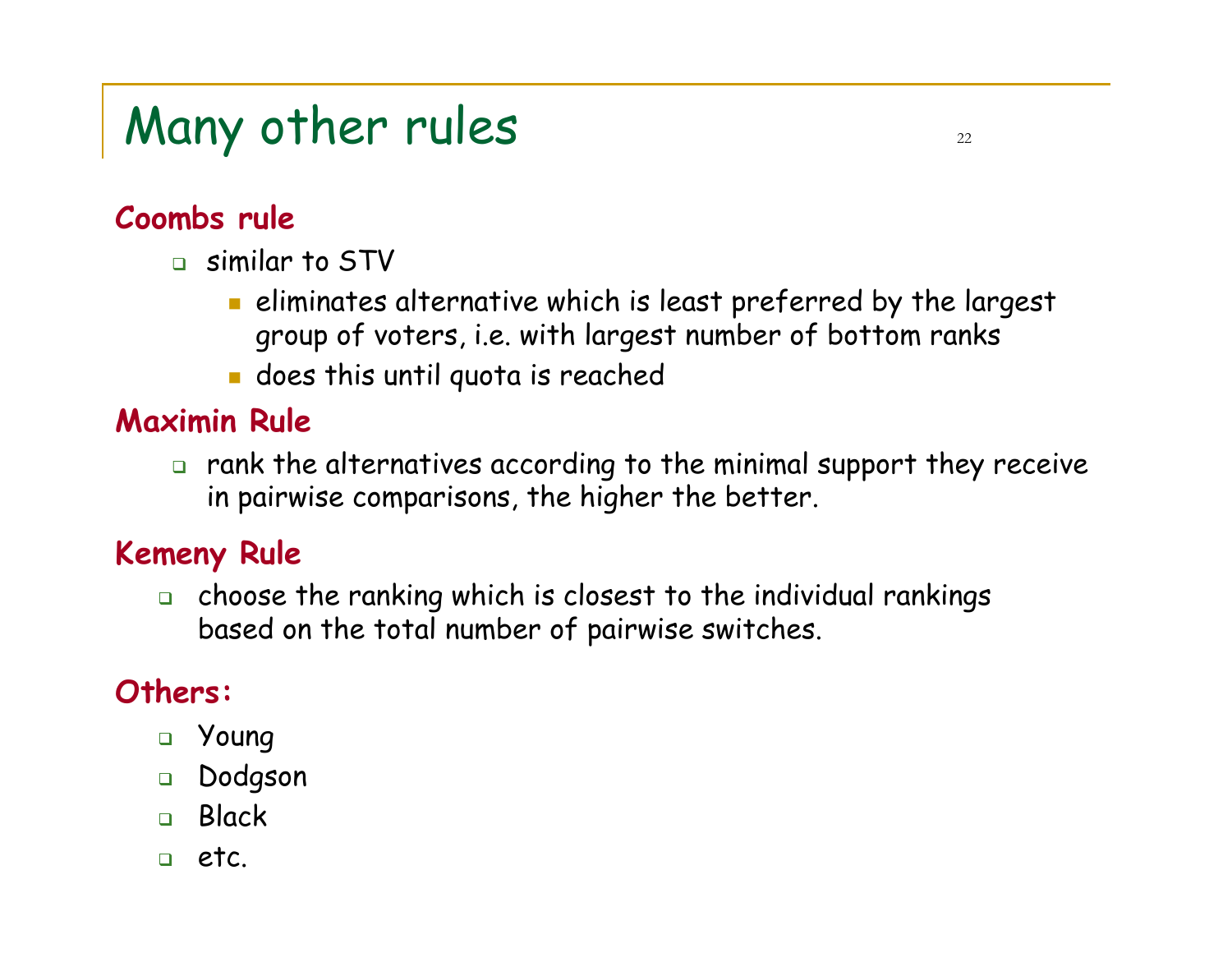#### Example 23



- $\mathcal{L}_{\mathcal{A}}$ Coombs ranking is b ~ c ~ d  $\succ$  e  $\succ$  a
- $\mathcal{L}_{\mathcal{A}}$ Maximin ranking is  $e > b ~ c ~ d > a$
- $\mathbb{R}^3$ Kemeny ranking is  $a \succ b \succ c \succ d \succ e$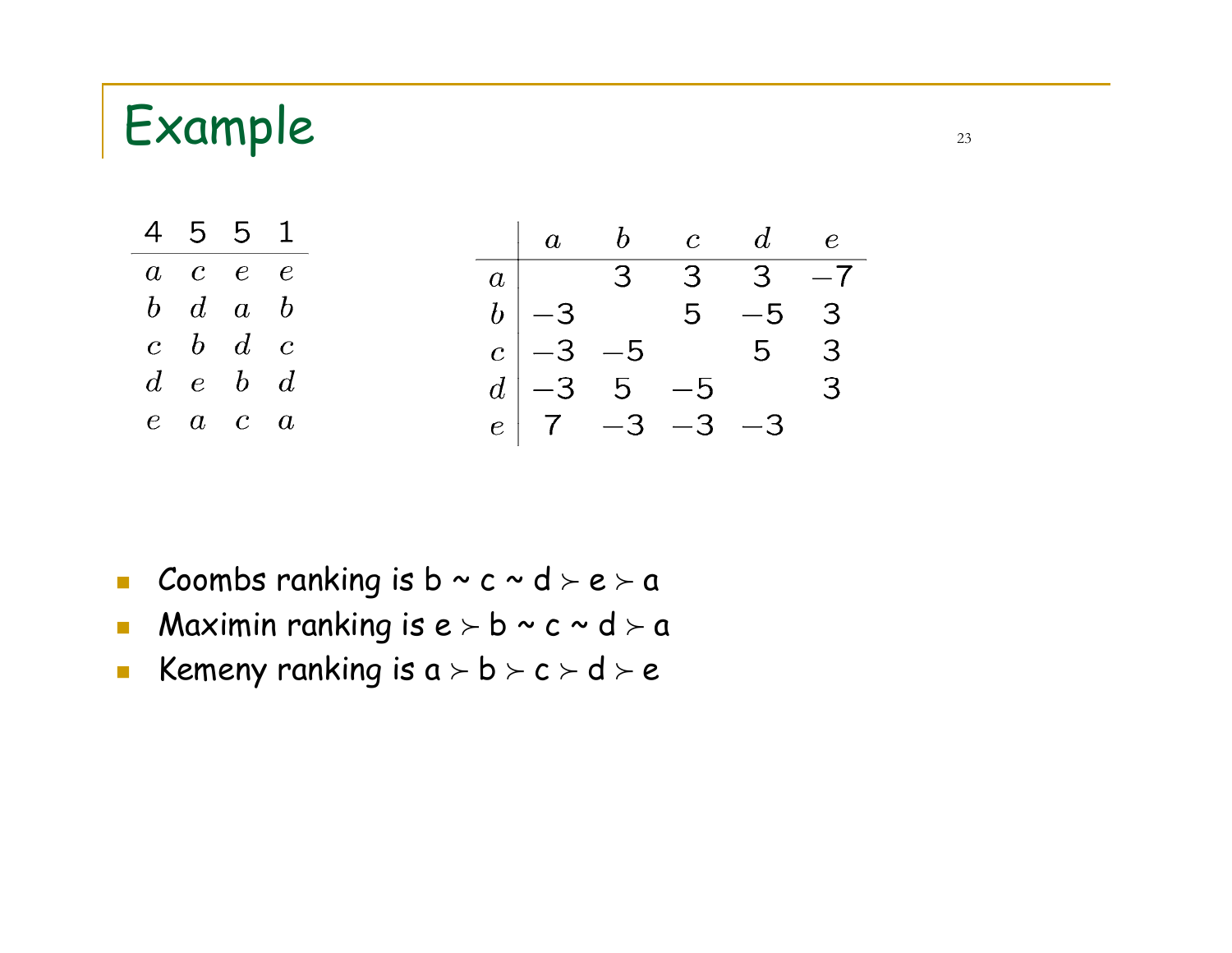# $Example$   $24$

#### What if we allow to vote for a fixed number of candidates?

- vote for k candidates
- vote for 1
- vote for n 1

| $\overline{2}$ | 2              | $\overline{2}$ | З                        |
|----------------|----------------|----------------|--------------------------|
| $\it a$        | $\overline{a}$ | $\overline{c}$ | $d\,$                    |
| b              | $d_{\cdot}$    | b              | $\boldsymbol{b}$         |
| $\overline{c}$ | $\overline{c}$ | $\,d$          | $\overline{\mathcal{C}}$ |
| d              | b              | $\overline{a}$ | $\it a$                  |

- $\hbox{\tt\hbox{$\sf u$}}$  vote for  $1\hskip2pt\to\hskip2pt\hbox{\tt\hbox{$\sf a$}}$
- $\overline{\phantom{a}}$  vote for 2  $\phantom{a}$   $\overline{\phantom{a}}$  b
- $\hbox{\tt\hbox{$\sf u$}}\,$  vote for 3  $\hbox{\tt\hbox{$\sf s$}}\,$   $\hbox{\tt\hbox{$\sf c$}}$
- Borda  $\triangleright$  d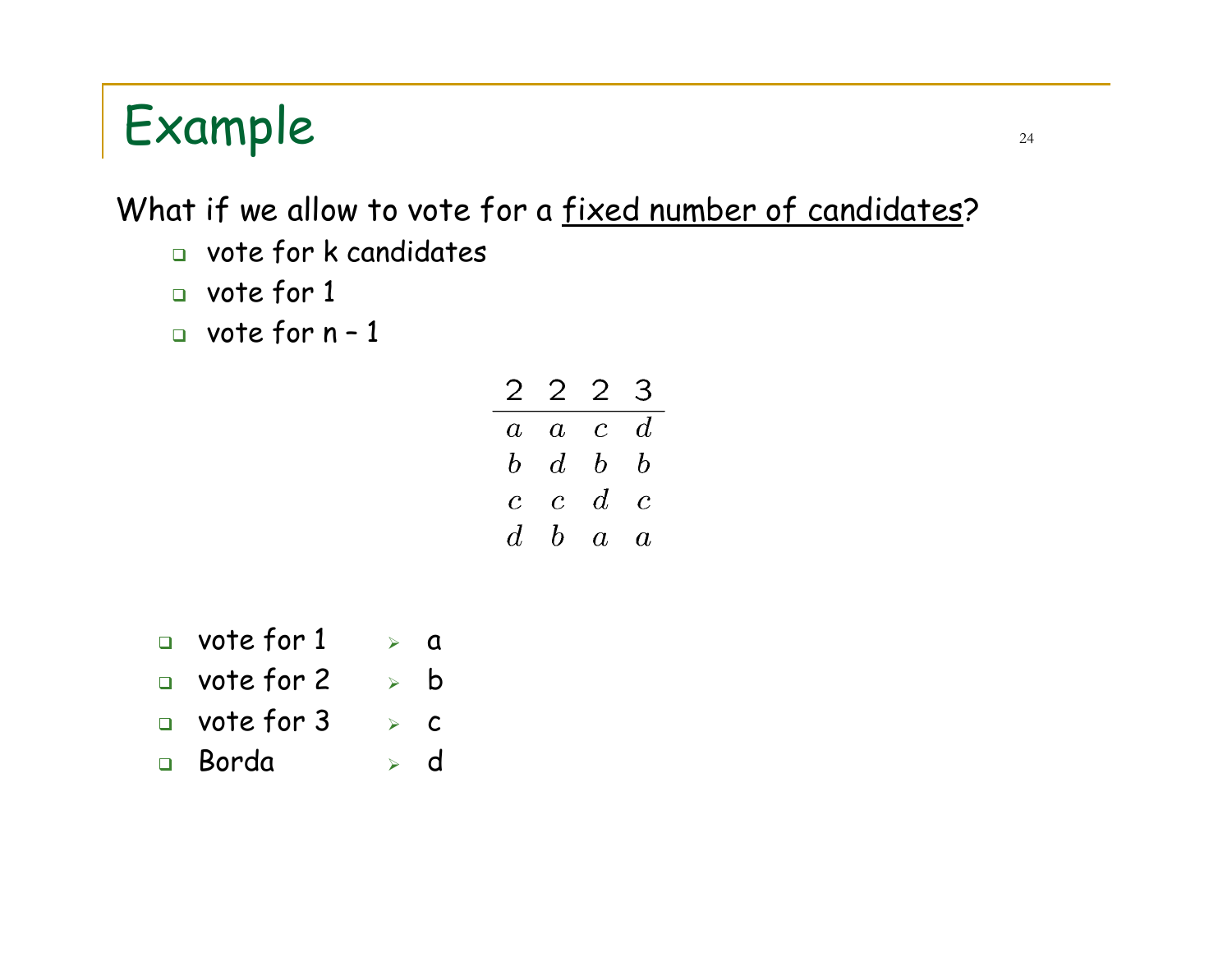# Approval Voting 25

Another well known voting rule (see Brams and Fishburn) is approval voting (AV). Every voter votes for a subset of the set of alternatives, each alternative in the set getting one point. The alternatives are ranked according to the total number of votes they get.

 $\rightarrow$  "more" information needed than just preference rankings.

$$
\begin{array}{c|ccccc}\n2 & 2 & 1 & 1 & 1 & 1 \\
\hline\na & c & b & b & c & b \\
\hline\nb & a & c & c & b & a \\
\hline\nc & b & a & a & a & c\n\end{array}\n\qquad\n\begin{array}{c|cc}\n\text{AV-outcome:} \\
\hline\na \rightarrow b \rightarrow a\n\end{array}
$$

Actually, any outcome is possible with AV and certain approval sets given the above profile.

In contrast, the unique Borda ranking is  $b \succ c \succ a$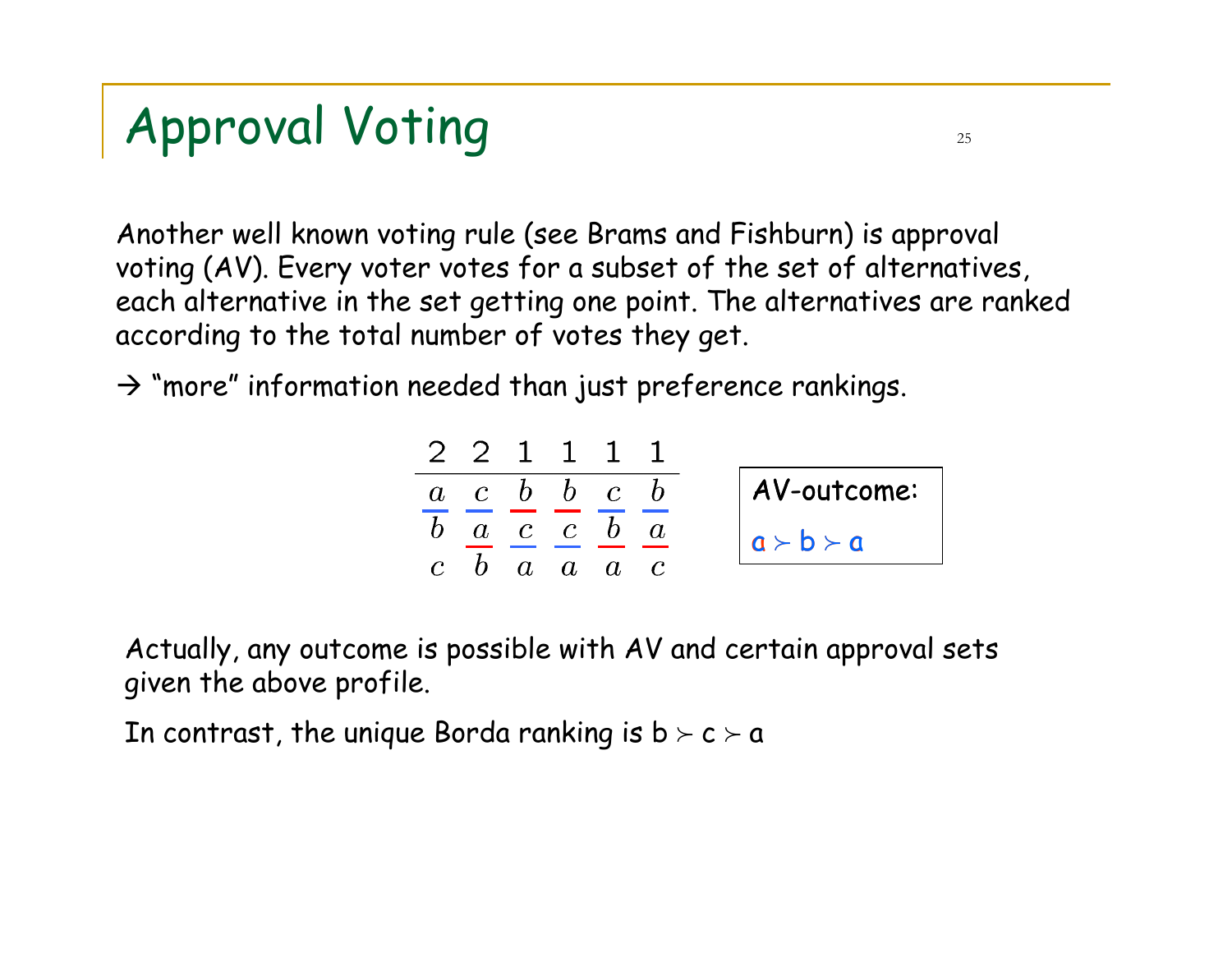### Preliminary conclusions  $26$

- Same preference profile may lead to different outcomes depending on what voting rule used
	- differences based on outcomes
- How can we determine which voting rule we should use?
	- $\Box$ differences based on properties of voting rules
	- $\Box$  two properties whose violation give rise to interesting paradoxes are
		- $\mathcal{L}_{\mathcal{A}}$  monotonicity
			- $\Box$ additional support for a candidate should not be harmful for it
		- $\mathbb{R}^n$  consistency
			- $\Box$  if the electorate is partitioned into several groups and an alternative is among the winners in all groups, then it should also be among the winners if the voting rule is applied on the whole electorate.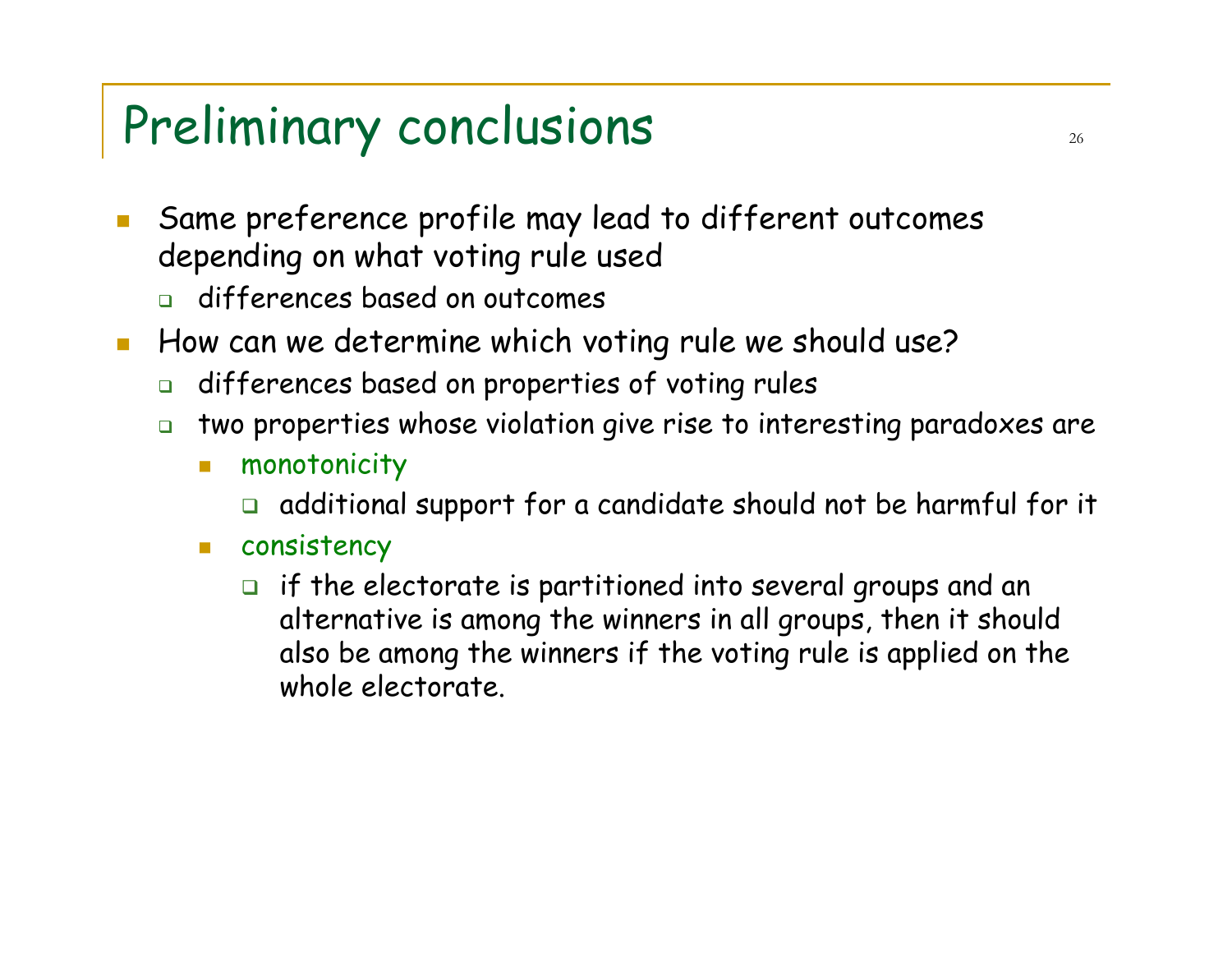#### Paradoxes 27

Additional support paradox: is a violation of the monotonicity property, i.e. if "x" wins under profile u, then "x" should also win under any profile u' in which every voter ranks "x" at least as high as in profile u.

|                  |                | 34 35 31                    |                  |                                                   |
|------------------|----------------|-----------------------------|------------------|---------------------------------------------------|
| $\overline{a}$   | $\overline{b}$ | $\overline{c}$              |                  | Using <i>plurality runoff</i> , "b" wins.         |
|                  | $c \quad c$    | $\bar{b}$                   |                  | What if 4 of the 34 voters state the              |
| $\boldsymbol{b}$ |                | $a \quad a$                 |                  | preference bac instead, increase "b"s<br>support? |
| 30.              |                | 4 35 31                     |                  | Now "c" wins, although "b" has received           |
|                  |                | $a \quad b \quad b \quad c$ |                  | additional support.                               |
| $\overline{c}$   |                | $a \quad c$                 | $\boldsymbol{b}$ |                                                   |
| $\bm{h}$         |                | $c \quad a$                 | $\overline{a}$   | Non-monotonicity is a feature of many             |

voting rules that work sequentially, Nanson, STV, Coombs.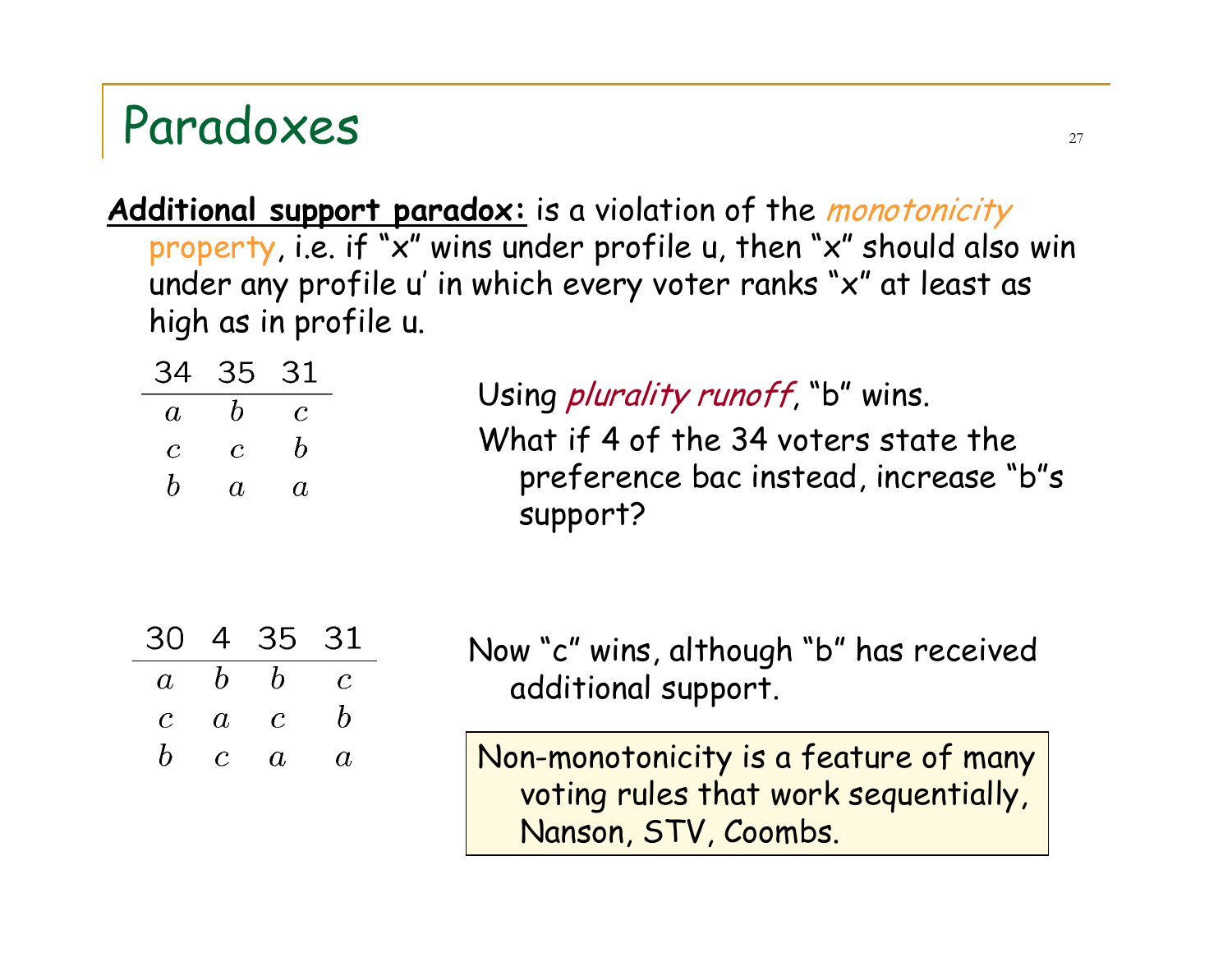#### Paradoxes and the set of the set of the set of the set of the set of the set of the set of the set of the set of the set of the set of the set of the set of the set of the set of the set of the set of the set of the set of

**No-show paradox:** part of the voters may be better off by not voting than by voting according to their preferences.

 $\textcolor{red}{\mathsf{u}}$  In a similar spirit as before as there is a change in voters' behavior.

|                  | 26 47 2 25     |                |                  |
|------------------|----------------|----------------|------------------|
| $\overline{a}$   | $\mathfrak{b}$ | $\bm{b}$       | $\mathcal{C}$    |
| $\boldsymbol{b}$ | $\overline{C}$ | $\mathcal C$   | $\it a$          |
| C                | $a \$          | $\overline{a}$ | $\boldsymbol{b}$ |

Using plurality runoff, "a" wins.

Had the 47 voters not voted, the outcome would have been "c" and hence preferred by the abstaining voters.

Moulin (1988): If |X|>3, all procedures that choose the Condorcet winner – if one exists – are vulnerable to the no-show paradox.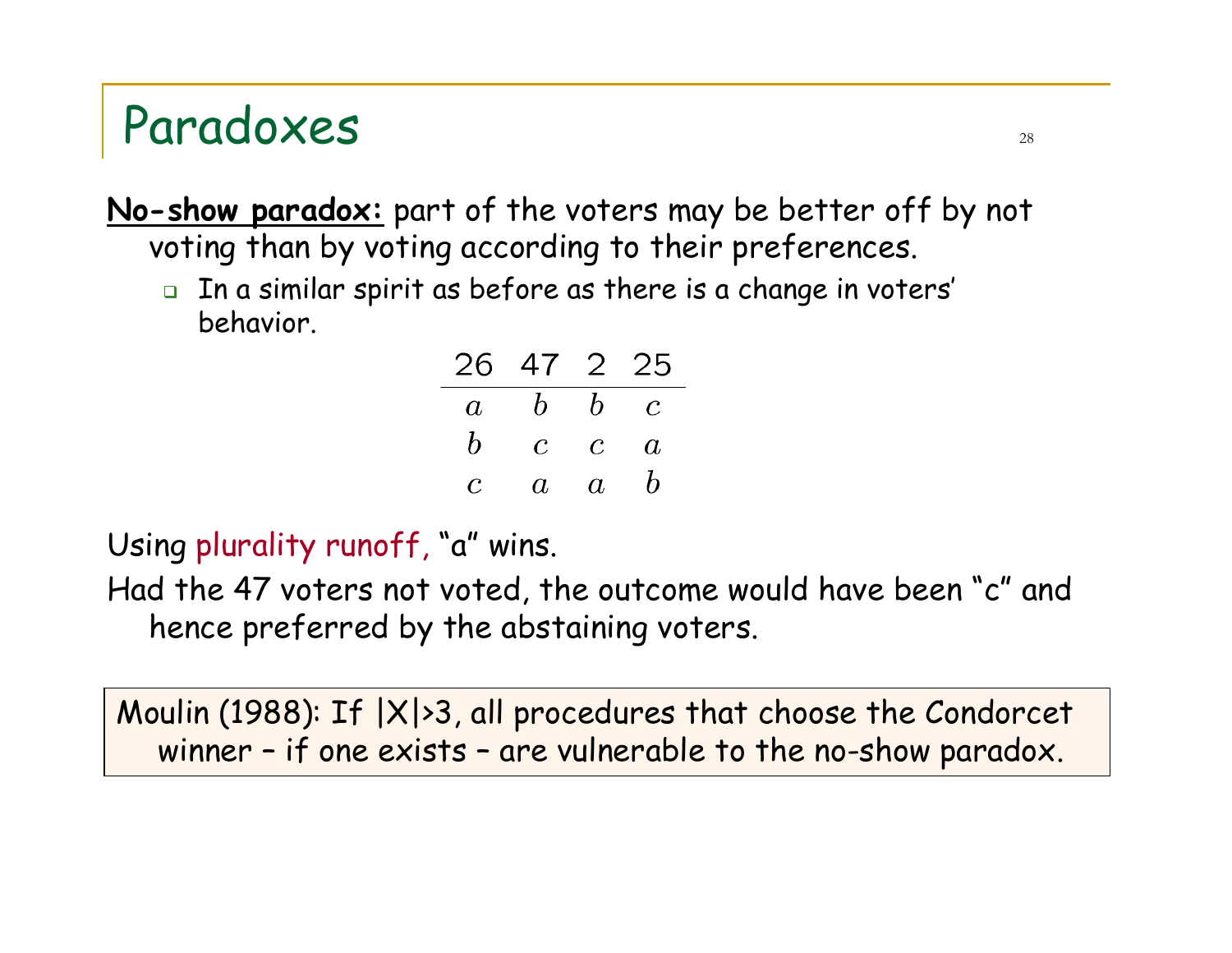#### Paradoxes 20

#### Violation of consistency by majoritarian rules

 $\textcolor{orange}\blacksquare$  Let  $\textcolor{orange}|\mathsf{X}|$ =3 and  $\textcolor{orange}|\mathsf{I}|$ =75 partitioned into two groups



Looking at the whole electorate,  $b$  is the Condorcet winner!

- $\Box$  this is a violation of consistency for all Condorcet extensions that consider  $a,b,c$  indifferent in the second group
- e.g. Copeland rule
- $\Box$ but also for maximin rule, Plurality runoff, Nanson, etc.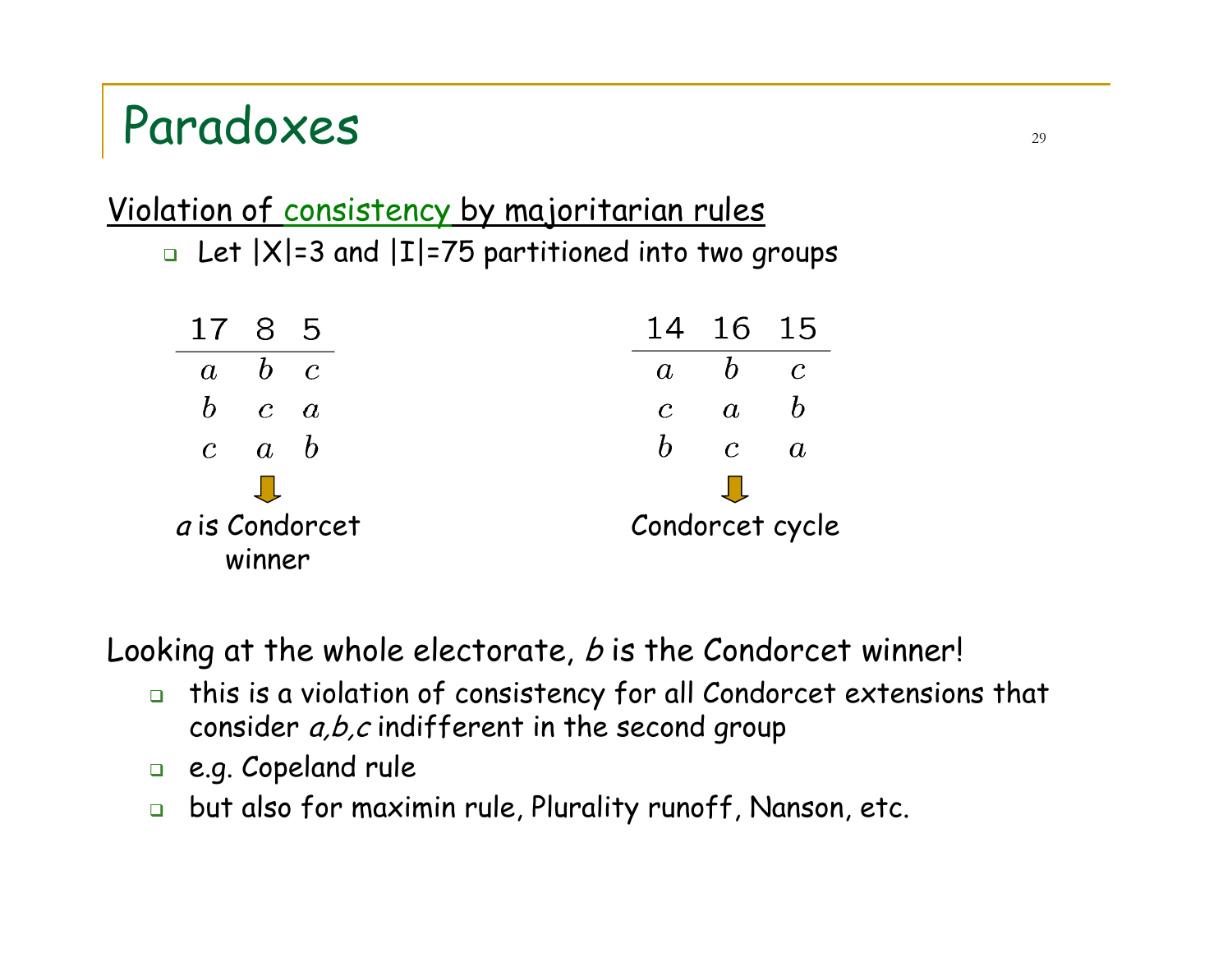### Various other paradoxes sources

**Anscombe paradox:** is a compound majority paradox, i.e. it deals with the way in which issues are voted upon.

Example: 5 voters, 3 issues, binary choices (Y,N)

| voter   |             | issue 1 issue 2 issue 3 |           |
|---------|-------------|-------------------------|-----------|
| voter 1 | $N_{\rm s}$ | $\bm{V}$                |           |
| voter 2 | $\bm{V}$    | $N_{\rm{}}$             | $\bm{V}$  |
| voter 3 | Y           | $\bm{V}$                | $N_{\rm}$ |
| voter 4 | $N_{\rm s}$ | $N_{\rm}$               | N         |
| voter 5 | TV.         |                         |           |
| outcome |             |                         |           |

A majority of the voters can be on the loosing side on a majority of the issues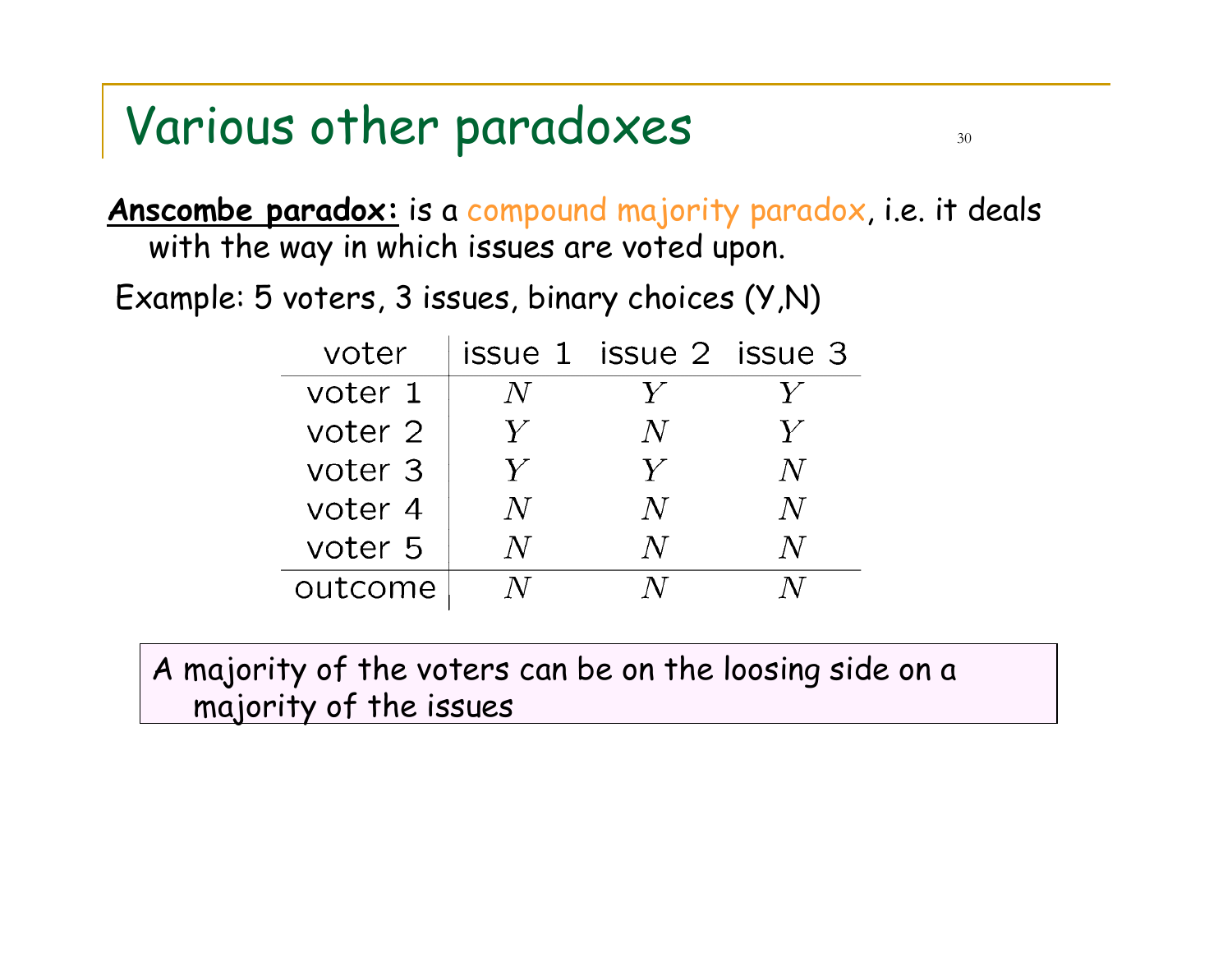#### Various other paradoxes when  $\frac{31}{31}$

**Ostrogorski's paradox:** is also a compound majority paradox Example: 5 voters, 3 issues, binary choices (Y,N)

| voter   |   |  | issue 1 issue 2 issue $3$ party supported |
|---------|---|--|-------------------------------------------|
| voter 1 |   |  |                                           |
| voter 2 |   |  |                                           |
| voter 3 |   |  |                                           |
| voter 4 | N |  |                                           |
| voter 5 |   |  |                                           |

Shows that a party (Y) may win a two party contest, but still the loser (N) might share the views of a majority of the voters on every single issue.

Similar structure of problems comes up in the theory of **judgment aggregation**!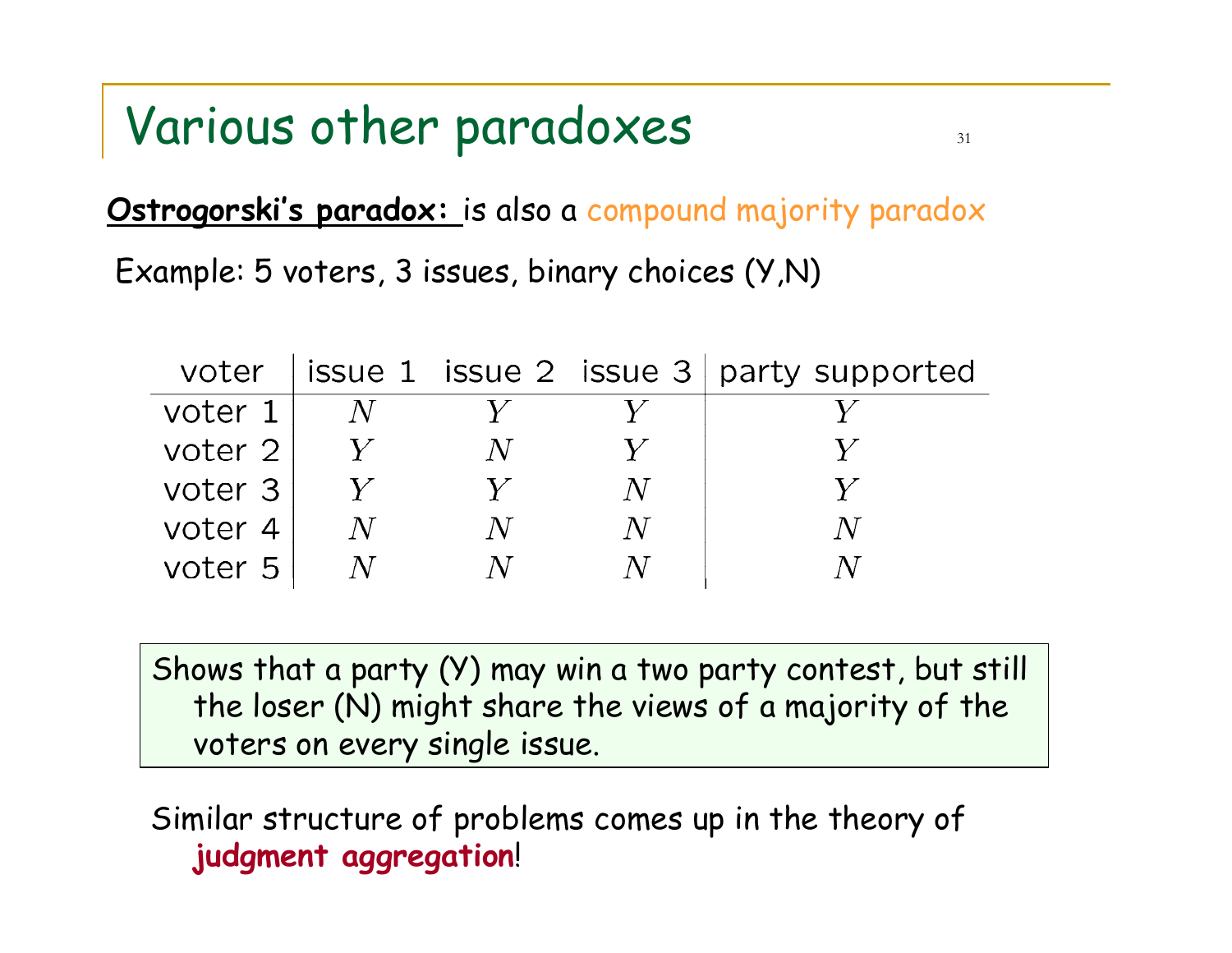### Conclusions 32

- There exist many different reasonable voting rules.
- F Almost for any pair of social choice rules there exist preference profiles for which those rules lead to different outcomes.
- **The State** Comparison of voting rules via satisfied or violated properties.
- F Paradoxes related to monotonicity and consistency aspects.

**But in general it should be clear that a voting outcome is not so much depending on the individuals preferences but probably more so on the voting rule chosen!**